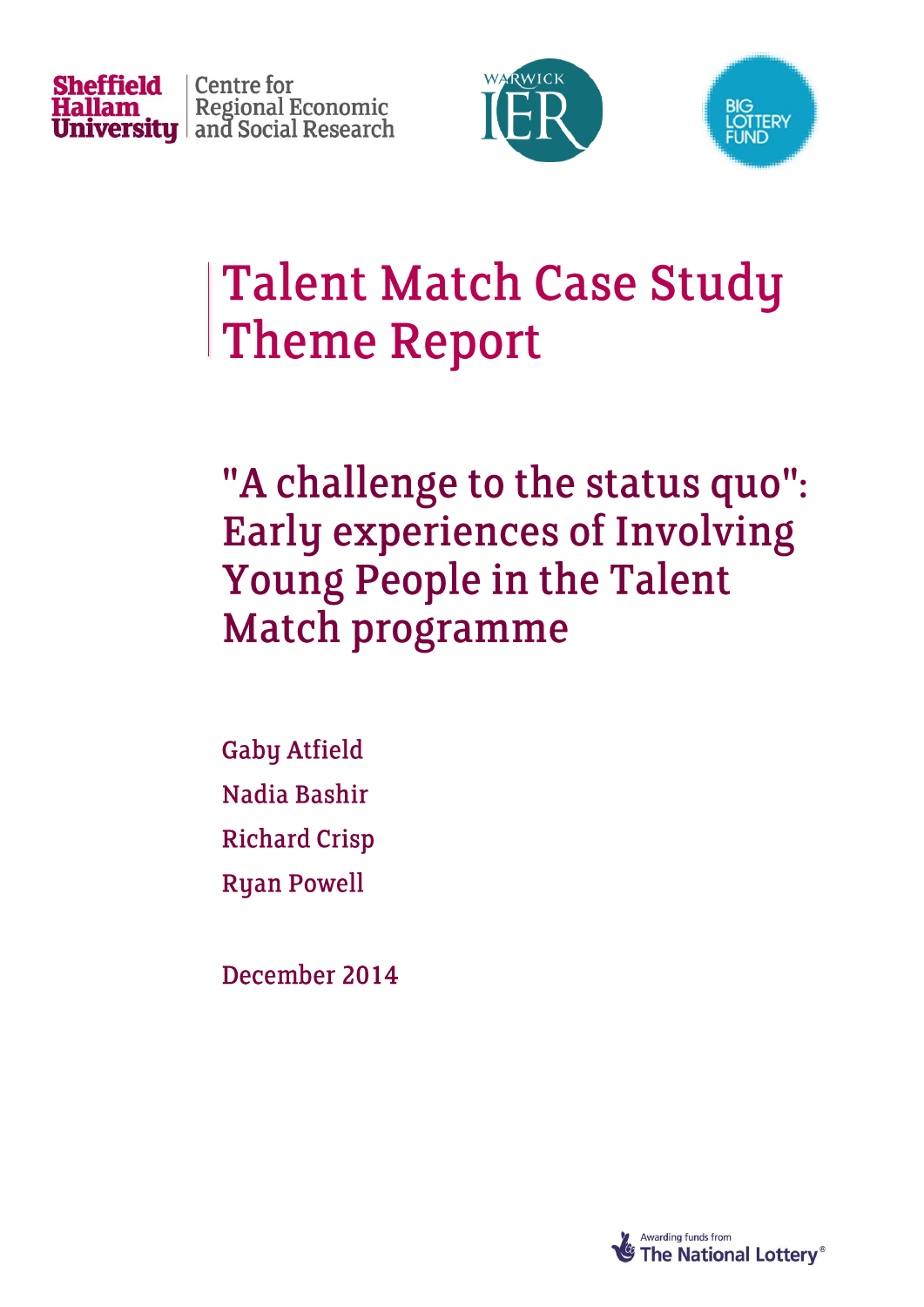## **Contents**

| 1. |       |                                                                                         |  |  |  |  |  |  |
|----|-------|-----------------------------------------------------------------------------------------|--|--|--|--|--|--|
| 2. |       |                                                                                         |  |  |  |  |  |  |
| 3. |       |                                                                                         |  |  |  |  |  |  |
|    | 3.1.  | Variable experiences of youth involvement prior to joining Talent Match  5              |  |  |  |  |  |  |
|    | 3.2.  | Involving young people as an opportunity and a challenge to partnership organisations 7 |  |  |  |  |  |  |
|    | 3.3.  |                                                                                         |  |  |  |  |  |  |
|    | 3.4.  |                                                                                         |  |  |  |  |  |  |
|    | 3.5.  |                                                                                         |  |  |  |  |  |  |
|    | 3.6.  |                                                                                         |  |  |  |  |  |  |
|    | 3.7.  |                                                                                         |  |  |  |  |  |  |
|    | 3.8.  |                                                                                         |  |  |  |  |  |  |
|    | 3.9.  |                                                                                         |  |  |  |  |  |  |
|    | 3.10. |                                                                                         |  |  |  |  |  |  |
|    | 3.11. |                                                                                         |  |  |  |  |  |  |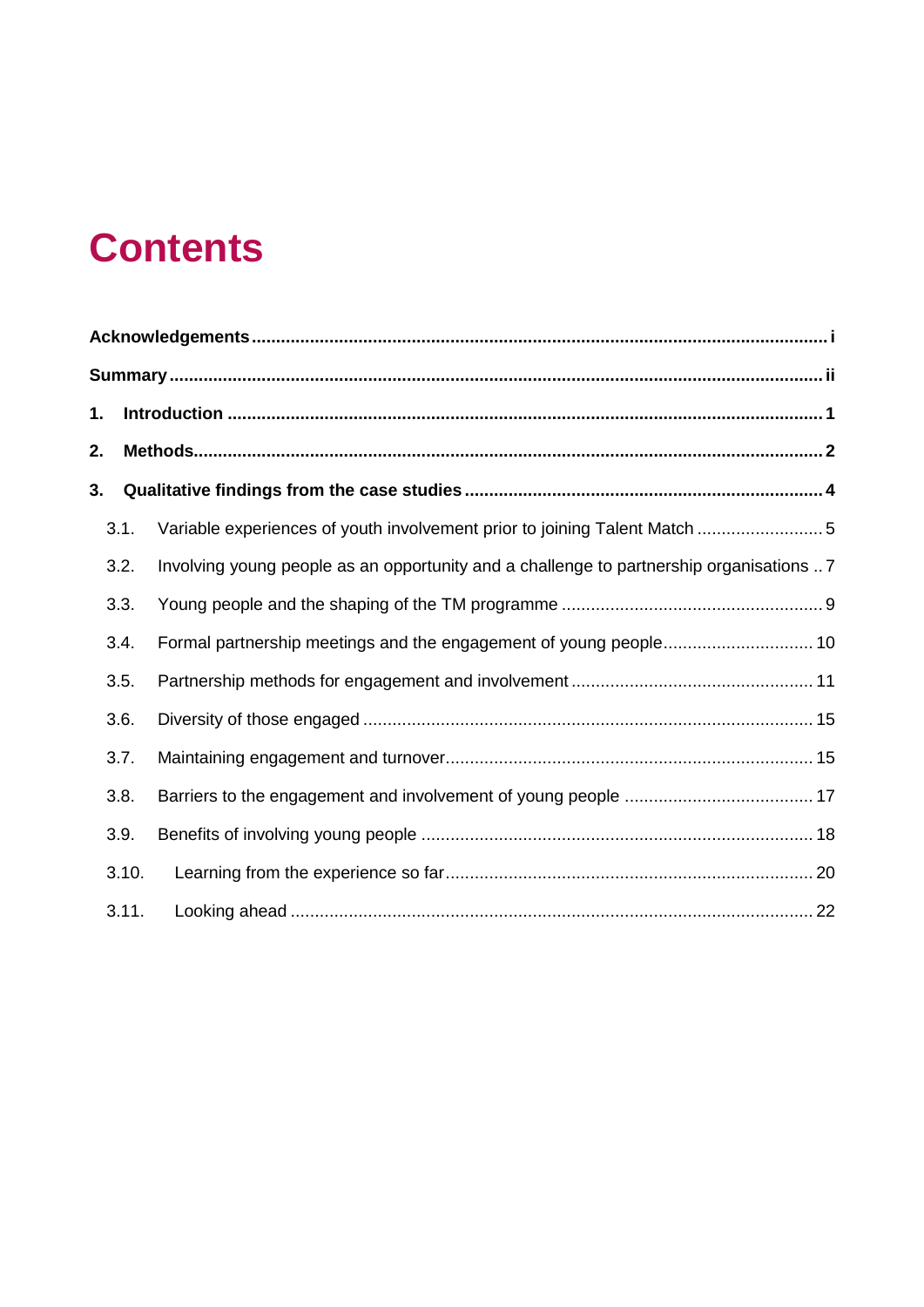## <span id="page-2-0"></span>**Acknowledgements**

We would like to thank all the people from the three Talent Match partnerships who gave up their time to take part in the research detailed in this report: TM Cornwall; TM London; and TM Northamptonshire. We are also grateful for the administrative support received from colleagues at CRESR - thanks to Emma Smith, Louise South and Sarah Ward. This research also benefited from helpful comments and suggestions from Linzi Cooke and James Godsal at the Big Lottery Fund and we would like to record our gratitude for their ongoing and valuable support to the research team. Any inaccuracies or omissions that remain in the report are of course solely our own responsibility.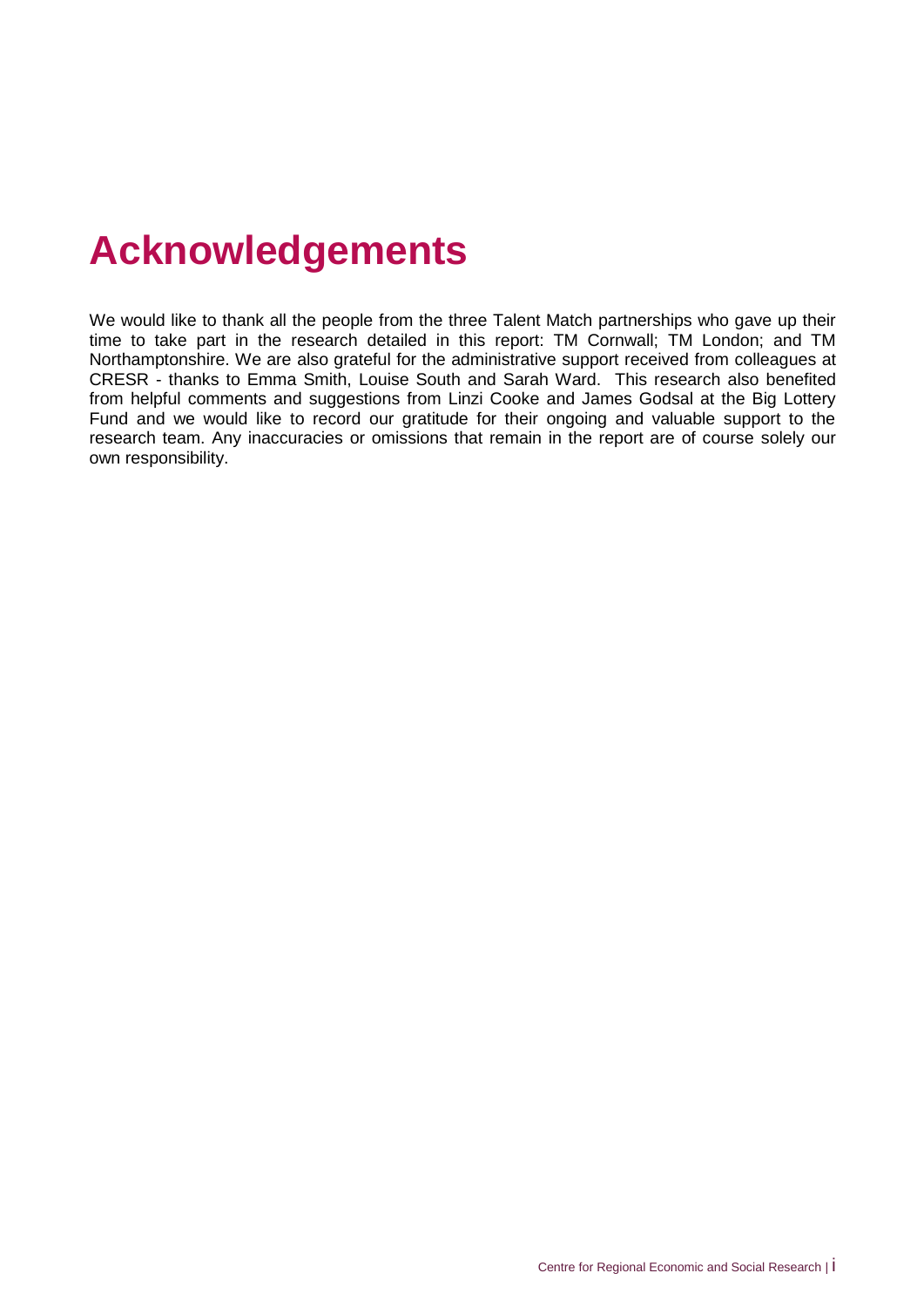## <span id="page-3-0"></span>**Summary**

- Placing young people at the heart of Talent Match is its defining characteristic for most people involved, across all ages. It represents an ambitious and innovative approach with very few examples of similar approaches in past employment interventions for the 18-24 age group.
- The extent of partnerships' previous experience of involving young people in co-design varies greatly. For some, it is a new experience involving a steep learning curve and a great deal of testing and learning, while for others, the key issue is adapting already existing ways of working to the specific challenges of Talent Match.
- The involvement of young people is not 'all or nothing'. Identifying areas where young people's involvement is crucial is important, but so is identifying those areas where their involvement is less beneficial, or where there is less interest. The process of determining what constitutes both over- and under-involvement is ongoing in partnerships.
- Moving beyond simply consulting young people to facilitating young people's leadership is challenging, but provides an opportunity to make TM something that is genuinely unique and which makes a real difference in young people's lives.
- Buy-in from young people and organisations is a key issue. This involves clear communication of the rationale for involving young people and the benefits of doing so.
- Co-development and co-production are significantly hindered by both a lack of resources and a lack of ownership among those engaged. Successful engagement with young people takes a great deal of time and effort, and also a genuine desire to drive it forward.
- Some young people including those with disabilities, issues with confidence and previously poor relationships with authority figures - require additional support if they are to be effectively engaged, but engagement with these groups is particularly important for Talent Match, as these are the people it hopes to benefit most.
- Participation in formal decision-making processes is a new experience for the majority of young people. Various initiatives can make this less daunting. These include providing dedicated time and space for young people to contribute, ensuring that there are enough young people involved that they do not feel out-numbered, paying attention to the language and methods used in presenting information.
- The establishment of youth boards and groups tasked with particular responsibilities has been found both to encourage engagement in a broad sense and to develop the personal, social and work-related skills of the young people involved.
- Peer-to-peer approaches encourage the involvement of young people in a way that more formal recruitment processes may not.
- Maintaining the involvement of young people can be challenging, but turnover of the young people involved is not necessarily a negative outcome. Care needs to be taken to ensure that turn-over is occurring for positive reasons, for example, because the young person has found employment, and not for negative reasons, for example, lack of reward.
- Barriers to engaging young people in co-design and co-production include: a lack of confidence on the part of young people; negative prior experiences of engagement with authority; accessing the most alienated and hard-to-reach; the capacity of the organisations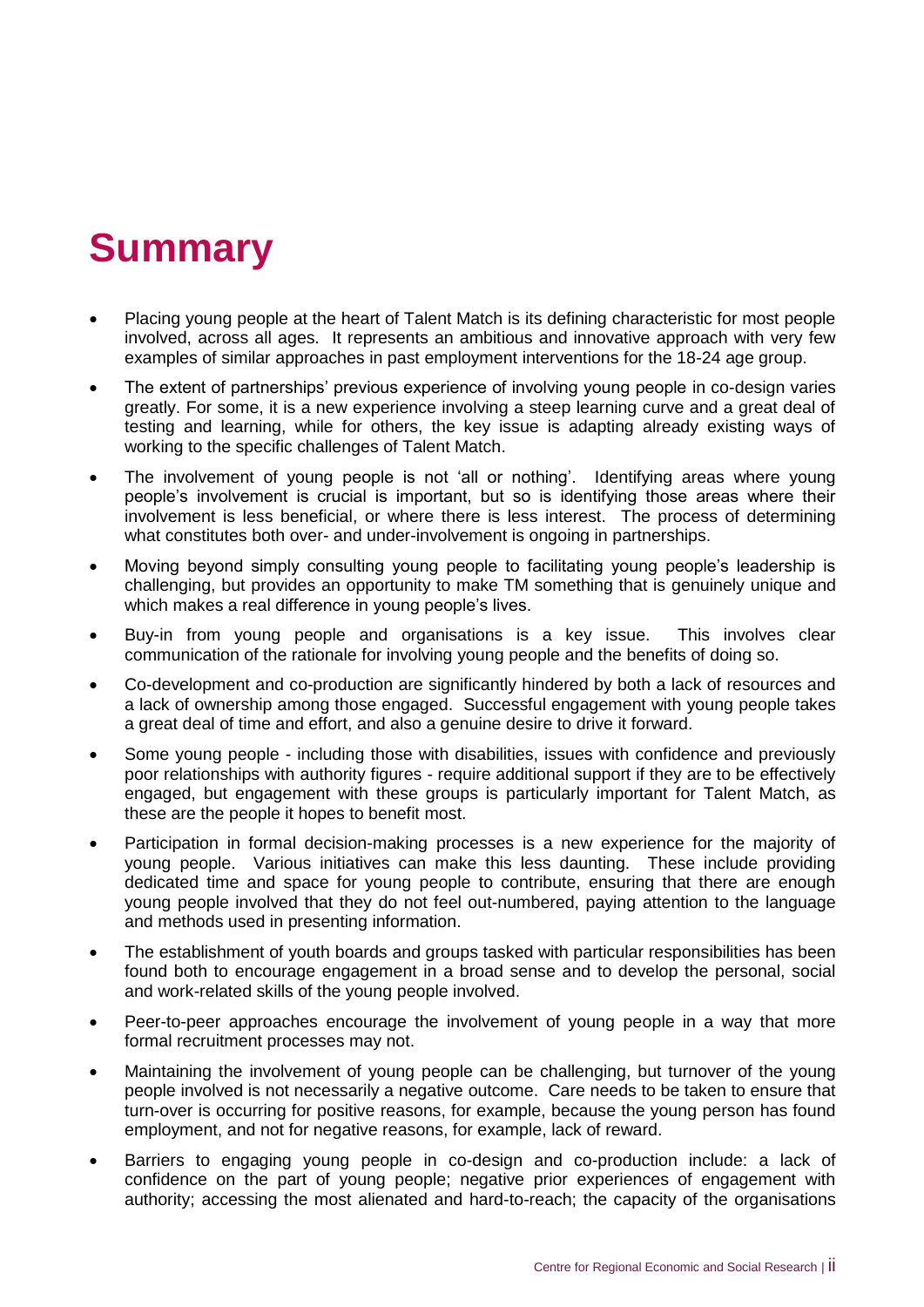involved, particularly those hit by funding cuts; and issues concerning benefit payments and JSA for the young people involved.

- Benefits to engaging young people in co-design and co-production include: increased wellbeing and confidence on the part of the young people involved; training opportunities and skills development; new ideas and enthusiasm and energy brought by the young people; better outcomes for TM beneficiaries; a wider impact on partnership organisations in terms of adapting to intergenerational working practices; and, crucially, a sense of "being heard" and "listened to" which is often contrasted favourably with engagements with other organisations (e.g. Jobcentre Plus (JCP)).
- Approaches to involving young people are evolving and will continue to evolve as TM proceeds, with new opportunities, challenges and learning emerging as the programme progresses. For example, knowing when to involve young people, on which issues and accommodating different skills sets, capabilities and circumstances emerge as key challenges moving forward.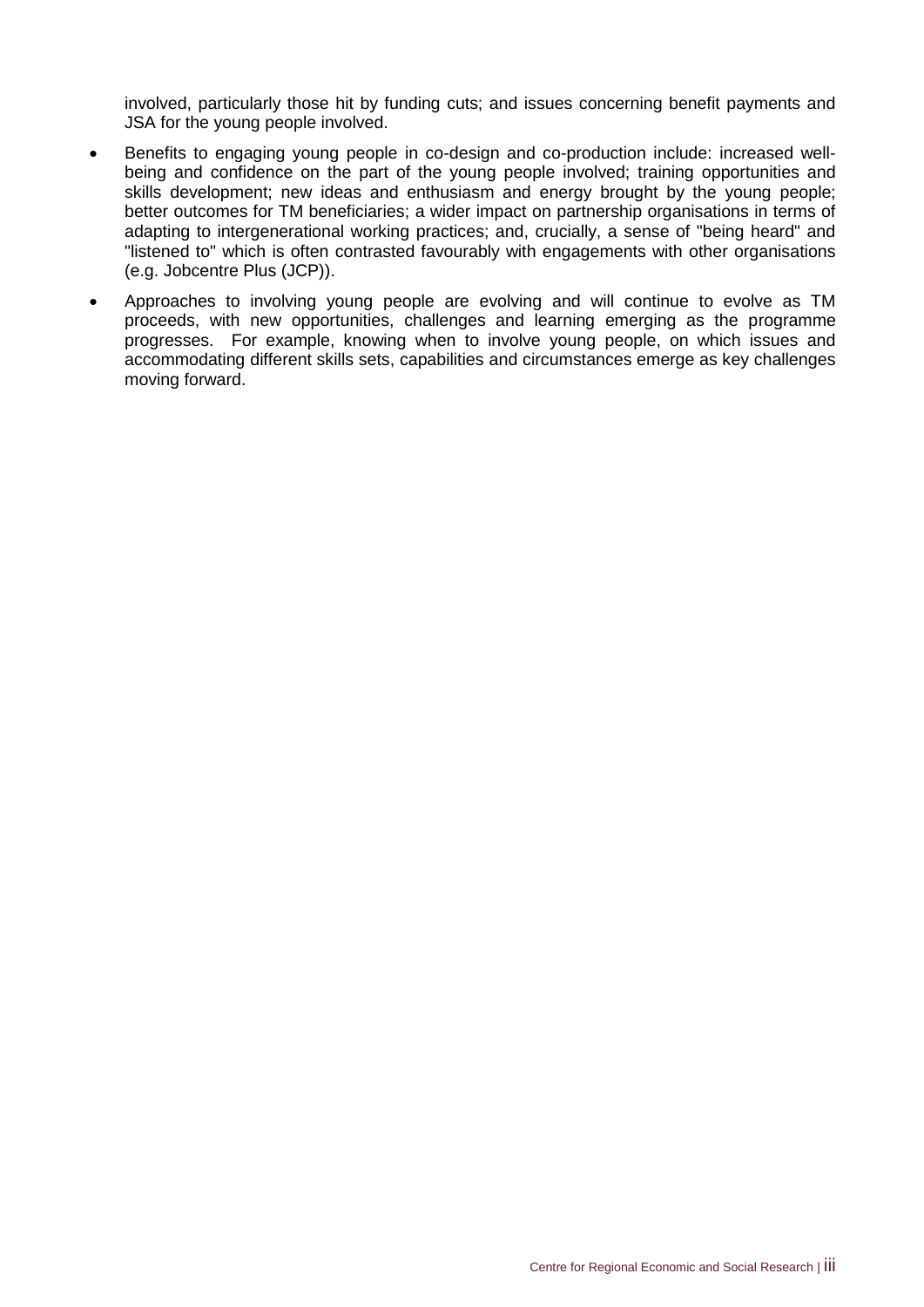<span id="page-5-0"></span>

This report summarises the findings from case study research on the theme of "involving young people" within Talent Match (TM) partnerships. This research used qualitative methods and drew on the experiences and perspectives of interviewees from across three TM partnerships. The report focuses on the key issues to emerge from this discrete research and particular aspects of learning of relevance to the wider TM Programme.

The remainder of the report is divided in two sections. Section Two provides an account of the research methods used and the rationale for case study selection. Section three represents the main body of the report and presents the qualitative findings under specific themes to emerge from the discussions and analysis. Where relevant, key learning points are also highlighted and reflected upon; as well as ongoing issues related to the involvement of young people likely to continue as the programme progresses.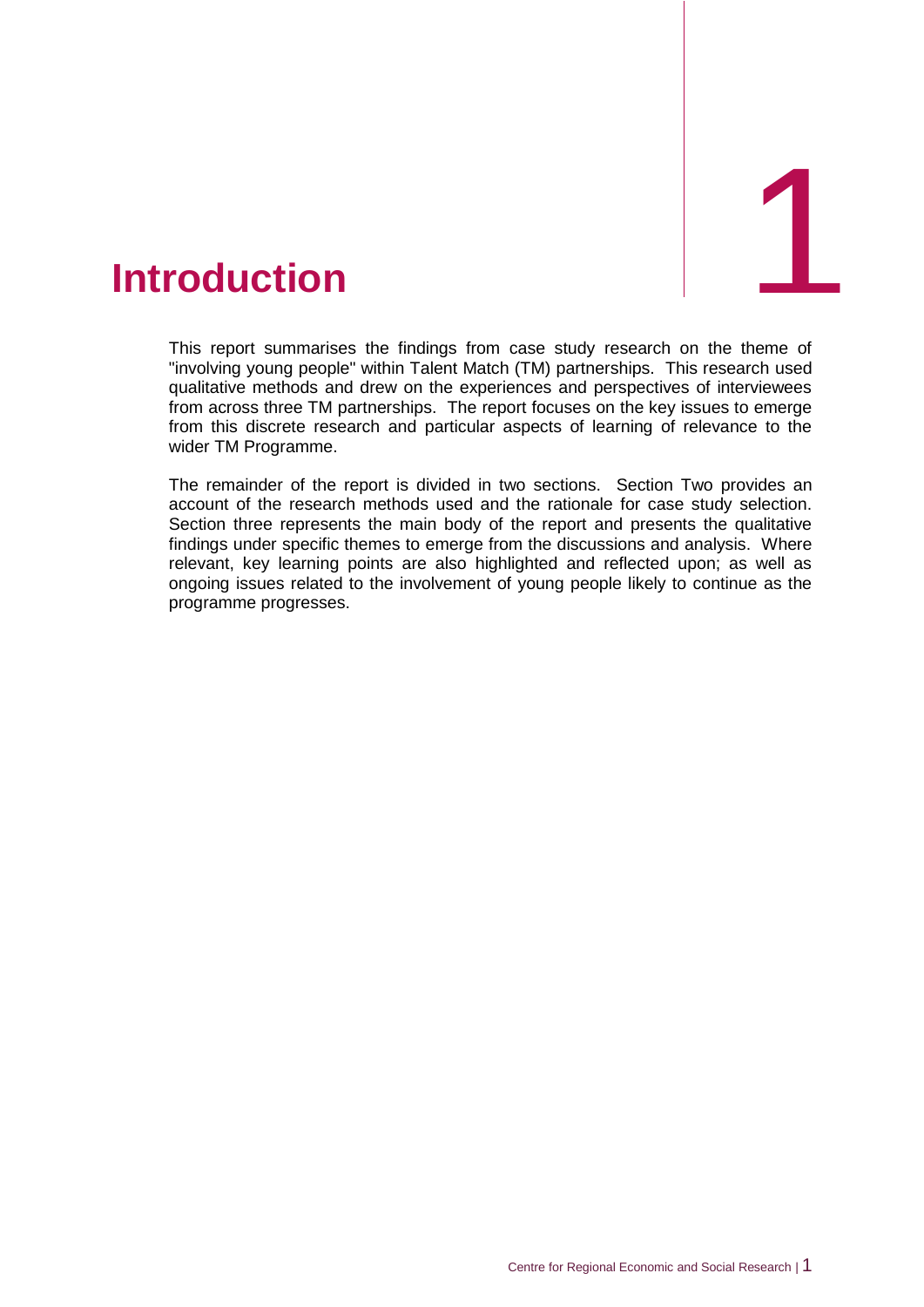# 2

## <span id="page-6-0"></span>2. **Methods**

The report draws on the findings from qualitative interviews across three TM partnerships conducted between June and August 2014:

- Cornwall and Isles of Scilly
- London
- Northamptonshire.

A total of 25 individuals took part in the research: ten in Cornwall; eight in London: and seven in Northamptonshire. Interviewees typically involved a mix of:

- TM partnership Leads
- Youth Involvement Worker (or equivalent)
- (a minimum of three) young people engaged with the Partnership
- TM Apprentices
- representatives from core partnership organisations
- delivery partners.

Most interviews were one-to-one and face-to-face, although several interviews were conducted with more than one respondent present. One interview was conducted via telephone as the respondent was away at the time the researchers visited. All the interviews were recorded and over half were fully transcribed. Information from the remainder was captured through notes and re-visiting interview recordings where necessary.

The partnerships were selected on the basis of a number of characteristics, as well as other pragmatic criteria such as: their willingness to be involved as a case study; and the respective stage of delivery (i.e. some partnerships had not commenced delivery at the time of the fieldwork and were therefore excluded from the selection process). Table 2.1 below sets out the other criteria informing their selection.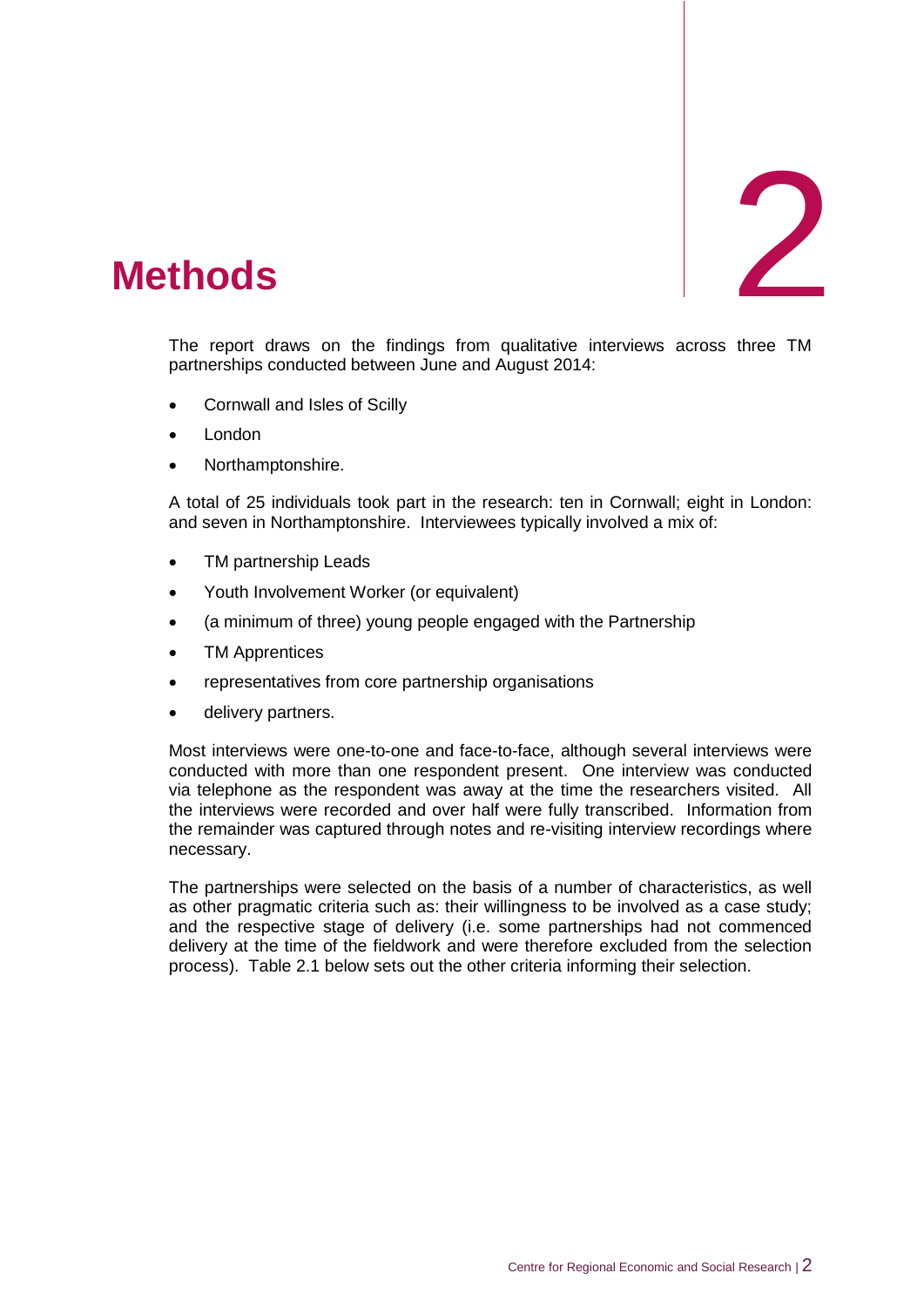| $19000$ and $1110000$ and $19100000$ and $191000$ and $1000$ |                                                                                                                                                                                      |  |  |  |  |  |
|--------------------------------------------------------------|--------------------------------------------------------------------------------------------------------------------------------------------------------------------------------------|--|--|--|--|--|
| <b>LEP</b> area                                              | <b>Rationale</b>                                                                                                                                                                     |  |  |  |  |  |
| Cornwall & Isles of Scilly                                   | Rural, isolated area; whole county approach with town hubs;<br>smaller grant funding; history of partnership working across the<br>county; experience of engaging with young people. |  |  |  |  |  |
| London                                                       | Urban area; large grant award; spatially targeted; youth<br>organisation with a history of engaging young people and youth<br>involvement.                                           |  |  |  |  |  |
| Northamptonshire                                             | Urban, second tier (i.e. not a core city); smaller grant funding; low<br>beneficiary target; less experience of engaging and involving                                               |  |  |  |  |  |

#### **Table 2.1: Rationale for inclusion of partnerships**

Several key aspects are worth emphasising here:

young people.

- **Cornwall** is included primarily due to its rurality which presents a particular challenge to engaging young people and sustaining their involvement.
- **London** is included due to its urban nature and the experience of its lead partner in engaging young people as a youth organisation.
- **Northamptonshire** represents a partnership with less experience of involving young people in the design and delivery of interventions.

Table 2.2 below presents some of the key characteristics of the three partnerships. This gives an indication of the variation across them in terms of resources, delivery targets and spatial focus. Given this variation it is reasonable to expect some differences in terms of the experiences of involving young people in the TM programme so far, and this is evident in what follows.

| <b>Characteristic</b>      | Cornwall & Isles of<br><b>Scilly</b> | London                      | Northamptonshire            |
|----------------------------|--------------------------------------|-----------------------------|-----------------------------|
|                            |                                      |                             |                             |
| Lead organisation          | Real Ideas<br>Organisation           | London Youth                | Enable                      |
| Dedicated TM staff (FTEs)  | 1.5                                  | $\overline{7}$              | 10                          |
| No. of partners            | 7                                    | 14                          | 15                          |
| Stage 2 grant award        | £1,728,085                           | £9,944,800                  | £1,794,918                  |
| <b>Beneficiary target</b>  | 1,075                                | 2,500                       | 500                         |
| Employment target (%)      | 27                                   | 25                          | 20                          |
| Cost per beneficiary       | £1,608                               | £3,978                      | £3,590                      |
| Urban-rural classification | Rural                                | Urban                       | Urban                       |
| Geographic targeting       | Whole county: town<br>hubs           | Spatial targeting:<br>wards | Spatial targeting:<br>wards |
| Job creation               | No.                                  | Yes                         | No                          |

#### **Table 2.2: Context - key characteristics of partnerships**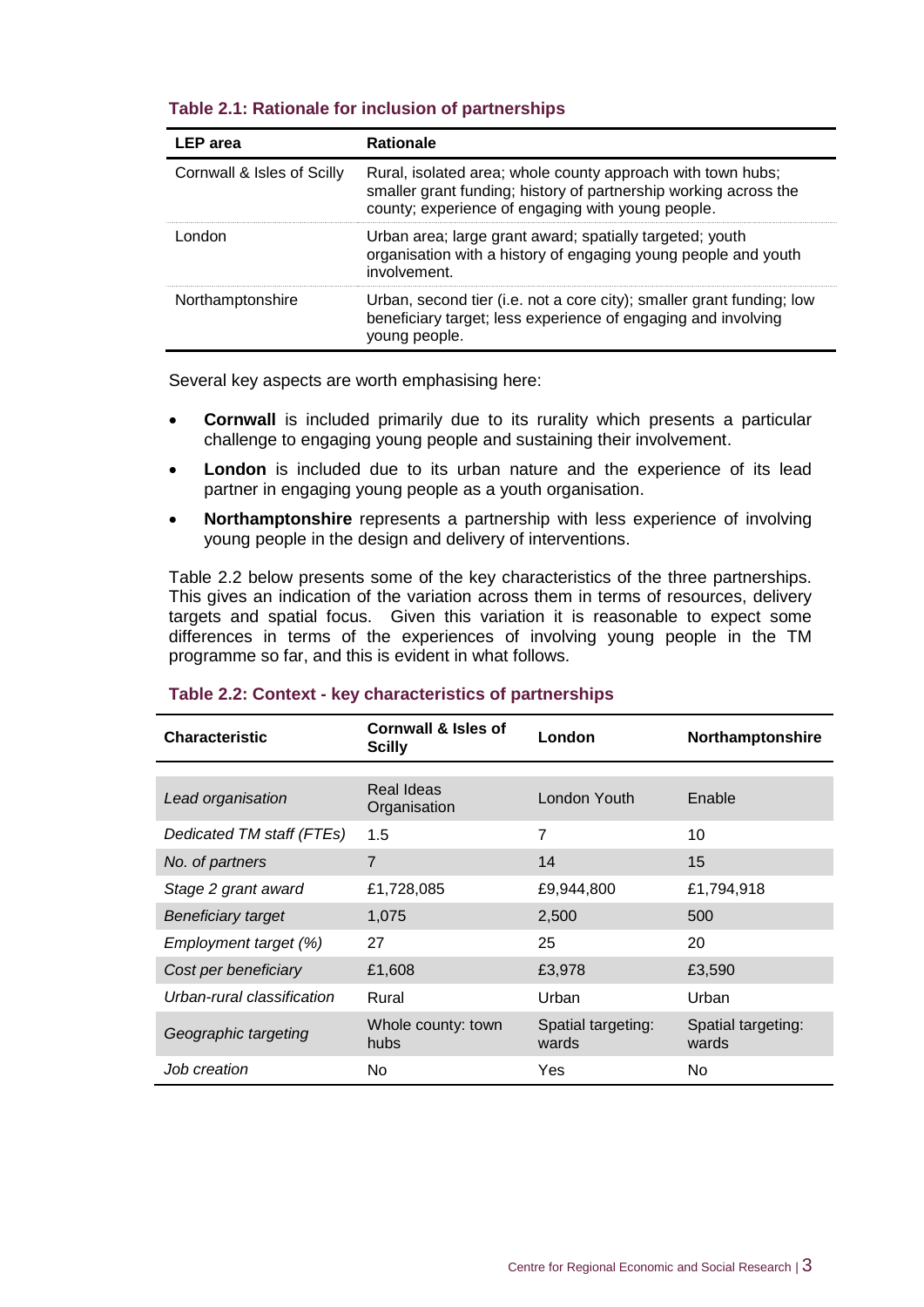**the** 3

## <span id="page-8-0"></span>**Qualitative findings from the case studies**

Given the nature of TM it is inevitable that there will be a diversity of approaches towards involving young people. It is therefore useful at the outset to set out the formalised groups and boards through which young people engage at each of the three case study partnerships. Table 3.1 below presents a summary of this information by partnership. These different groups and structures are referred to throughout the remainder of the report.

| Partnership      | Group                 | <b>Description</b>                                                                                                                                                                                                                                                                                                                                                                                                                                                      |
|------------------|-----------------------|-------------------------------------------------------------------------------------------------------------------------------------------------------------------------------------------------------------------------------------------------------------------------------------------------------------------------------------------------------------------------------------------------------------------------------------------------------------------------|
| Cornwall         | <b>Generation E</b>   | All beneficiaries who sign up for TM Cornwall join the<br>Generation E group. They work closely with the TM<br>Apprentices and are also represented on the core<br>partnership board with any issues emerging from the<br>group fed in. As the project progresses there will be a<br>Generation E group within each of the 8 town hubs<br>identified across the county.                                                                                                 |
|                  | <b>TM Apprentices</b> | There are six TM Apprentices involved in the delivery of<br>TM Cornwall. Each has specific responsibility for<br>recruitment within a defined area (town hubs); and each<br>lead on different aspects of delivery in line with their skills<br>and interests e.g. beneficiary journey planning.                                                                                                                                                                         |
| London           | <b>Youth Boards</b>   | The main mechanism for engaging young people, the<br>Youth Board works to fulfil the aims of the TM programme.<br>A core TM Youth Board consists of representatives from<br>each delivery partnership's Youth Board. Members of the<br>Youth Board are paid an hourly wage for their time. Roles<br>include: participation in meetings; steering the<br>development of the project; training and peer facilitation;<br>research with young people; and planning events. |
| <b>Northants</b> | <b>TM Champions</b>   | TM Champions are young people who are employed as<br>peer mentors. Two contracts were awarded (Groundwork<br>for Kettering; Mayday Trust in Wellingborough), for<br>hosting three TM Champions each. They provide training<br>for them in using systems and mentoring.                                                                                                                                                                                                  |
|                  | Challenge<br>Group    | Initially formed from the young people who were involved<br>in early consultations, the aim is that TM beneficiaries<br>should join the group "when they are ready". There will be<br>"5 Challenges in 5 Years". Each year the Challenge<br>Group will decide on an event or project that they would<br>like to run and they will be given a specific budget to do it<br>(of around £500).                                                                              |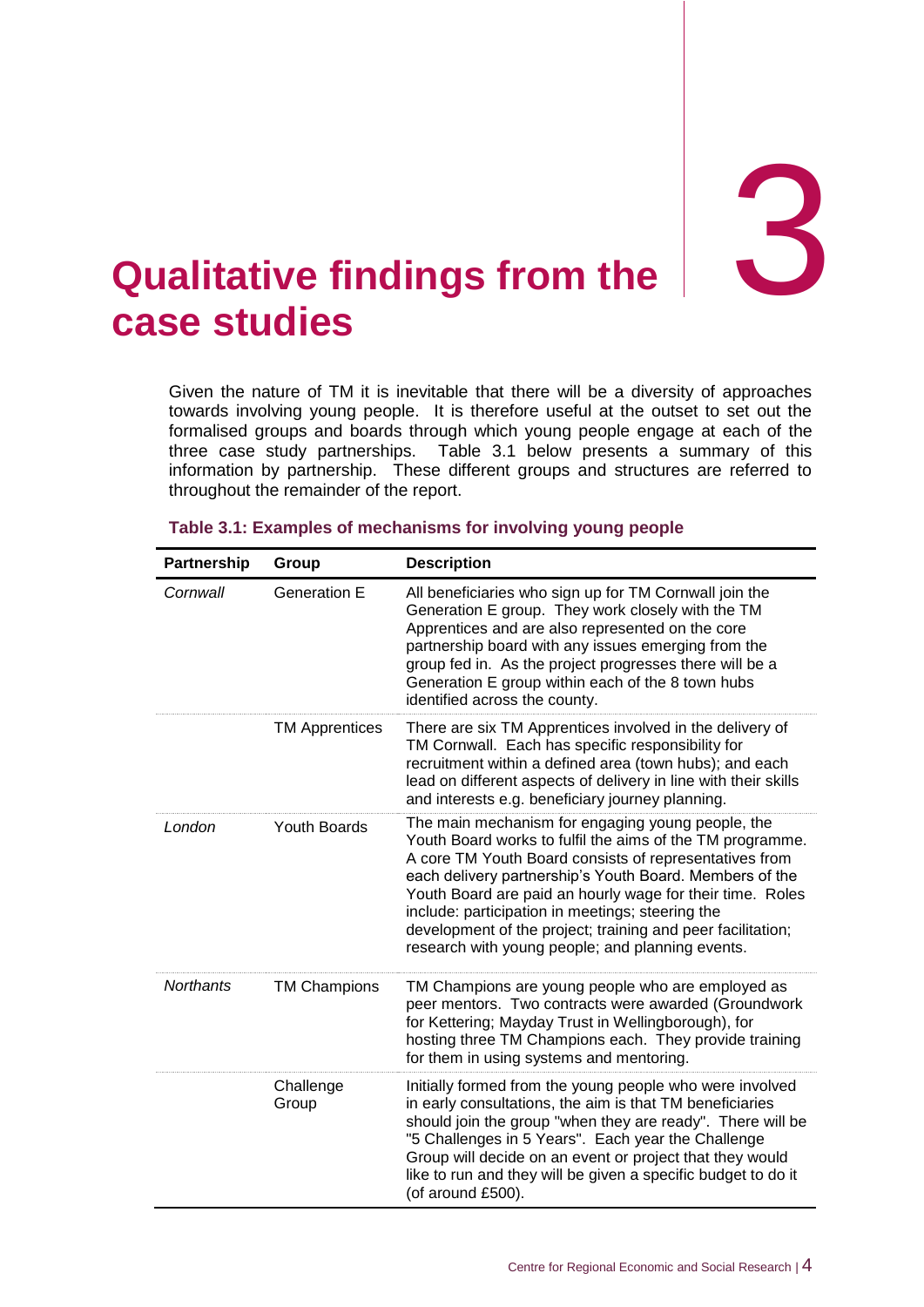#### <span id="page-9-0"></span>**3.1. Variable experiences of youth involvement prior to joining Talent Match**

A key issue affecting the different approaches and progress of partnerships in terms of the involvement of young people was the nature and experience of the Lead organisation in terms of co-design with young people. The experience of the Enable in Northants, as is the case with several other TM partnerships, had been one of leading and managing contracts with a clear separation between that strategic function and delivery ensuring there was never a "conflict of interest".

*"Prior to Talent Match involving young people in decision-making was not something that we'd done a huge amount of as an organisation …[engagement] was something we'd looked to our partners involved, who were very much youth-orientated organisations…So I suppose for us Talent Match was a huge challenge"* (Partnership Lead - Northants)

On the other hand, London Youth found themselves better placed to respond to the co-production ethos of TM from the outset, due to their differing position, approach and structure as a youth organisation.

*"[There was] acknowledgement from day one that young people would be at the heart of this…If a different organisation had been awarded the contract, I'm not convinced it would have come out as clearly. I think it is particularly the case because they came from a youth work perspective and that's what's driven it"*  (Core Partnership - London)

Many of the staff at London Youth were immersed in these issues and had extensive experience of outreach with vulnerable young people.

*"Yeah my background is as a youth worker and a careers advisor, so I basically have always worked with young people…who are in the NEET group"*  (Partnership Lead - London)

These experiences had prompted the inclusion of a youth involvement officer as part of TM with specific responsibility for the co-ordination and support of young people.

*"It's important to have someone who holds the whole team to account and knows what is going on throughout the whole team….and to get young people to lead, some support to push them in that direction, if there wasn't someone committed to doing that, it wouldn't happen"* (Youth Involvement Officer - London)

This was valued greatly by the members of the Youth Board who were appreciative of the steer provided by this support.

*"[The Youth Involvement Officer] has been able to lead us and guide us and make sure that youth involvement is hard-hitting in the organisation'* (Youth Board member - London)

*"When we come to monthly meetings we have so many ideas, but it's like 'what do we do with it? Where do we start and stuff? And she kind of gives us like a straight pathway"* (Youth Board member - London)

The Lead partner for TM Cornwall, the Real Ideas Organisation (RIO), were somewhere in between these two positions. Members of the RIO staff have experience of youth work, engagement and outreach, but the organisation itself was not a typical youth organisation.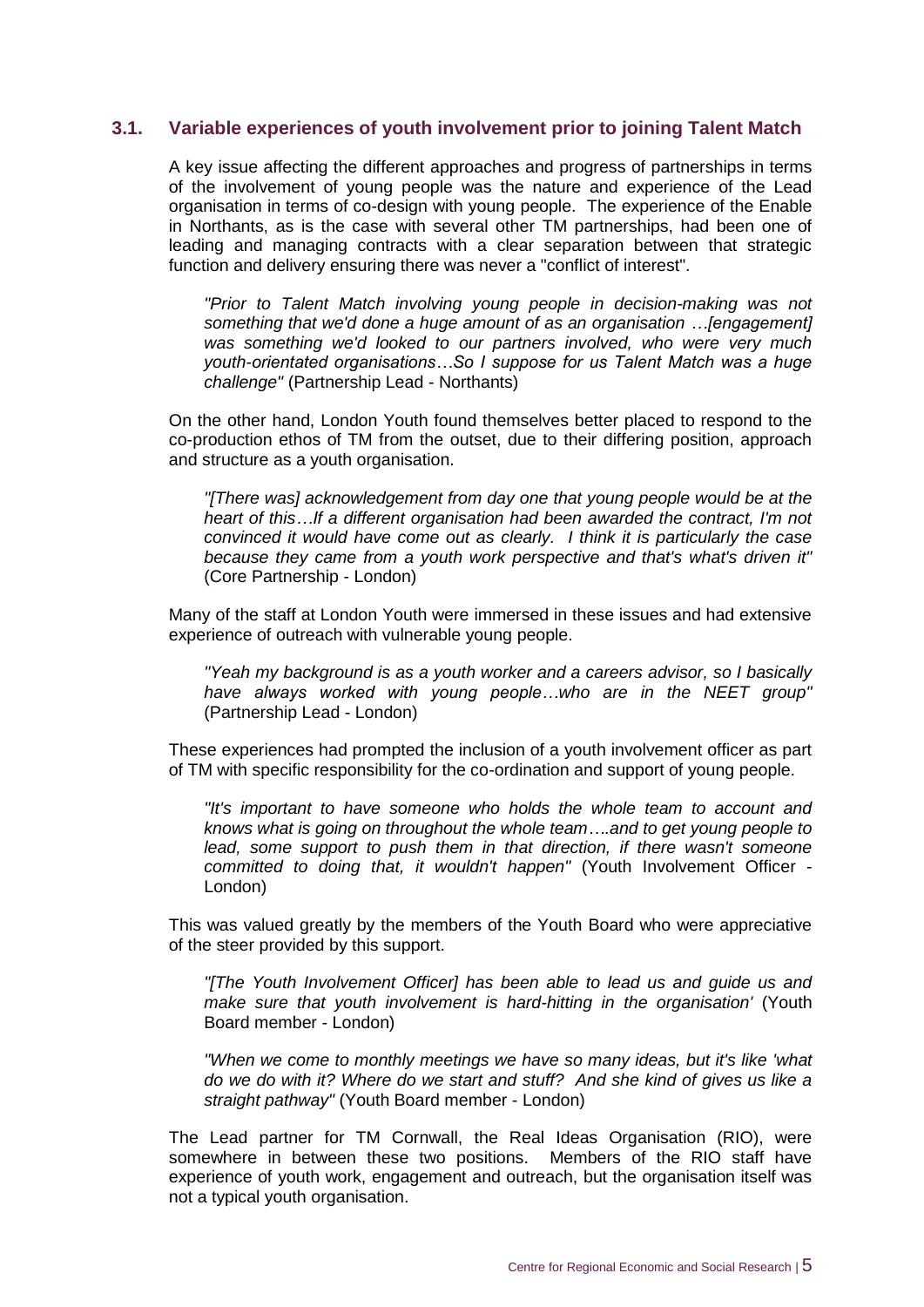*"Real itself isn't particularly what you'd classify as a youth organisation … My background is in youth work, I'm a qualified youth worker …so what we bring to the fore is that knowledge and expertise of engagement and involvement with young people"* (Partnership Lead - Cornwall)

Inevitably, there was further diversity of experience across organisations within the wider partnership in the three areas.

*"It's mixed… [some] organisations have set structures that haven't necessarily involved clients in service design before as a concept generally…Other organisations are more used to working in that way, would get that straight away, but haven't done it as a board function or done it at the level that influences programme design"* (Partnership Lead - London)

#### **RECOGNISING A LACK OF EXPERIENCE AND ADDRESSING IT: THE EXPERIENCE OF TM NORTHAMPTONSHIRE**

Recognising their lack of experience in working with young people, Northamptonshire put out a tender for an organisation to lead the young engagement aspect of the project. This involved managing not just young people's involvement in decision-making, but also engaging beneficiaries. This was awarded to Groundwork, a community and youth organisation with a lot of experience of engaging young people. One young woman was one of the four people on the interview panel for awarding this contract and this proved to be very beneficial as they saw in the interviews that there were some organisations who completely ignored her, addressing their responses (even to questions that she had asked) to the Enable Chief Executive and other members of the interview panel. Seeing this allowed them to weed out organisations who would likely not engage with young people as equals in guiding the project. The views of the young woman on the panel were given as much, if not more, consideration than the other members of the panel because as a young person she was very much the expert on what young people wanted and how they should be engaged.

Around the same time, two contracts were awarded for hosting the TM Champions (young people who are paid mentors). These contracts were awarded to Groundwork for Kettering and the Mayday Trust in Wellingborough and they each host three TM Champions and provide training for them. These developments have been positive in ensuring that there is someone for whom the involvement of young people is a central issue and who has access to young people who they can involve. It has also shifted the balance at the core partnership meetings, because the TM Champions now attend. So, instead of there being one or two young people alone in an intimidating "roomful of men in suits", there are now 6 to 8 young people in the room and an agenda item at every meeting to allow the TM Champions to speak. The TM Champions were very positive about the opportunities available to them to present ideas and have those ideas refined and acted upon.

Some partnership member organisations *were* very much youth-led and brought with them specific expertise and knowledge in this area that enhanced the partnership overall. The strong history of partnership working within Cornwall, for instance, proved a benefit to TM Cornwall.

*"Cornwall is a very small county, small and long, and very much dependent on partnership working…so what we also have is a range of strong links and partnerships with what you would call traditional youth work organisations, which enables us not only to tap into young people but also the skills, knowledge and expertise that those organisations bring"* (Partnership Lead - Cornwall)

Of course, in most cases young people themselves were also new to this kind of engagement and partnership working, but the experience of those interviewed was more one of positivity, rather than challenge. The young people we spoke to who were engaged had really embraced TM.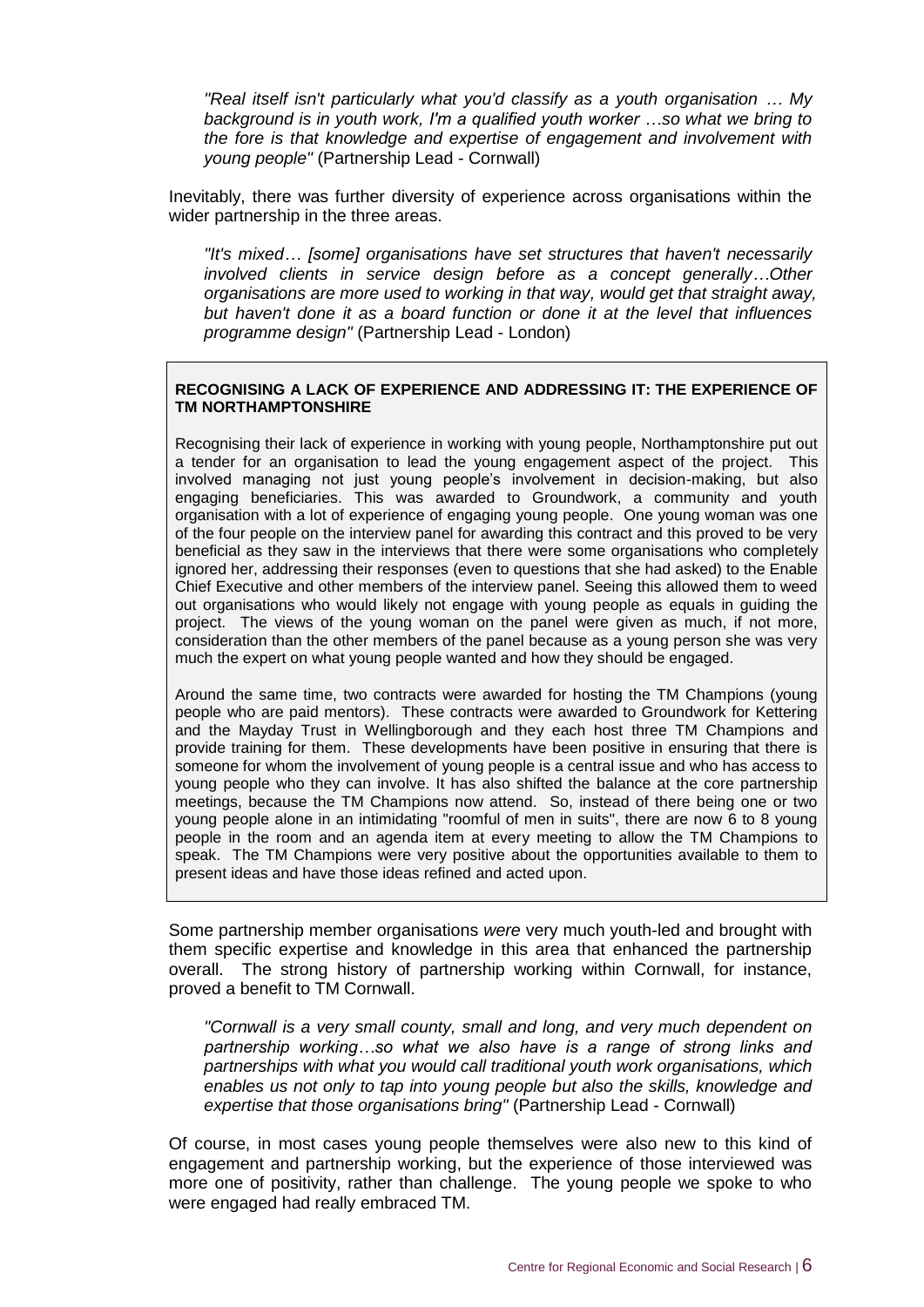*"Other companies and agencies have structures and you have to just go along with it, but this is shaped by the young people"* (TM Champion - Northants)

*"Having this much like influence, to influence this cool project, and all this money and everything like that, it gives you a lot of confidence first of all, and I think everybody has started to own it a lot more now…I think everyone's really come out of their shell"* (Youth Board Member - London)

*"It's one of those things, it does not matter how young we are, because it is designed to be young person-led, and I think they take that on board as well"*  (TM Champion - Northants)

#### <span id="page-11-0"></span>**3.2. Involving young people as an opportunity and a challenge to partnership organisations**

Placing young people at the centre of the programme is the defining feature of TM for the vast majority of people involved in the programme. The concept of a programme for young people that was *genuinely youth-led* was seen as an exciting opportunity to be innovative and a departure from past projects: *"instead of being a staff continuity tool it's actually delivering something new"* (Core Partnership - Cornwall). It also represented a particular challenge for organisations across the three partnerships however. TM was invariably viewed as something "completely new", which went far beyond some people's understanding of what "youth involvement" was. Ultimately, TM is a new way of working for the vast majority of individuals and organisations involved, to a degree.

*"What struck me at the residential is this vast void between involving young people, which lots of people do… but then moving from that youth participation to young people actually leading something is, I think, beyond most people's comprehension. If you talk to the majority of people involved in anything to do with youth I don't think that will have been their experience"* (Core Partnership member - London)

*"It didn't fit people's comfort zones or understanding, it was something different so I think people were struggling…this was all new…using young people to connect with other young people, so I think that was something that wasn't quite within all our experience"* (Core Partnership member - Northants)

While the issues presented by differing experiences, work practices, structures and organisational resources and capacity were by no means insignificant, the challenge of communicating the approach and securing buy-in was embraced across the three partnerships. Some key lessons were learned early on about how to bring other organisations along.

*"I suppose the lessons are how to communicate this type of approach, relationship based or asset based to other organisations who don't always know what that means. That's an educational and awareness raising issue, because it is very different and it has to be different because what's gone before hasn't perhaps worked so well and in itself was marginalising young people or isolating and not giving hope perhaps to many"* (Core Partnership member - Northants)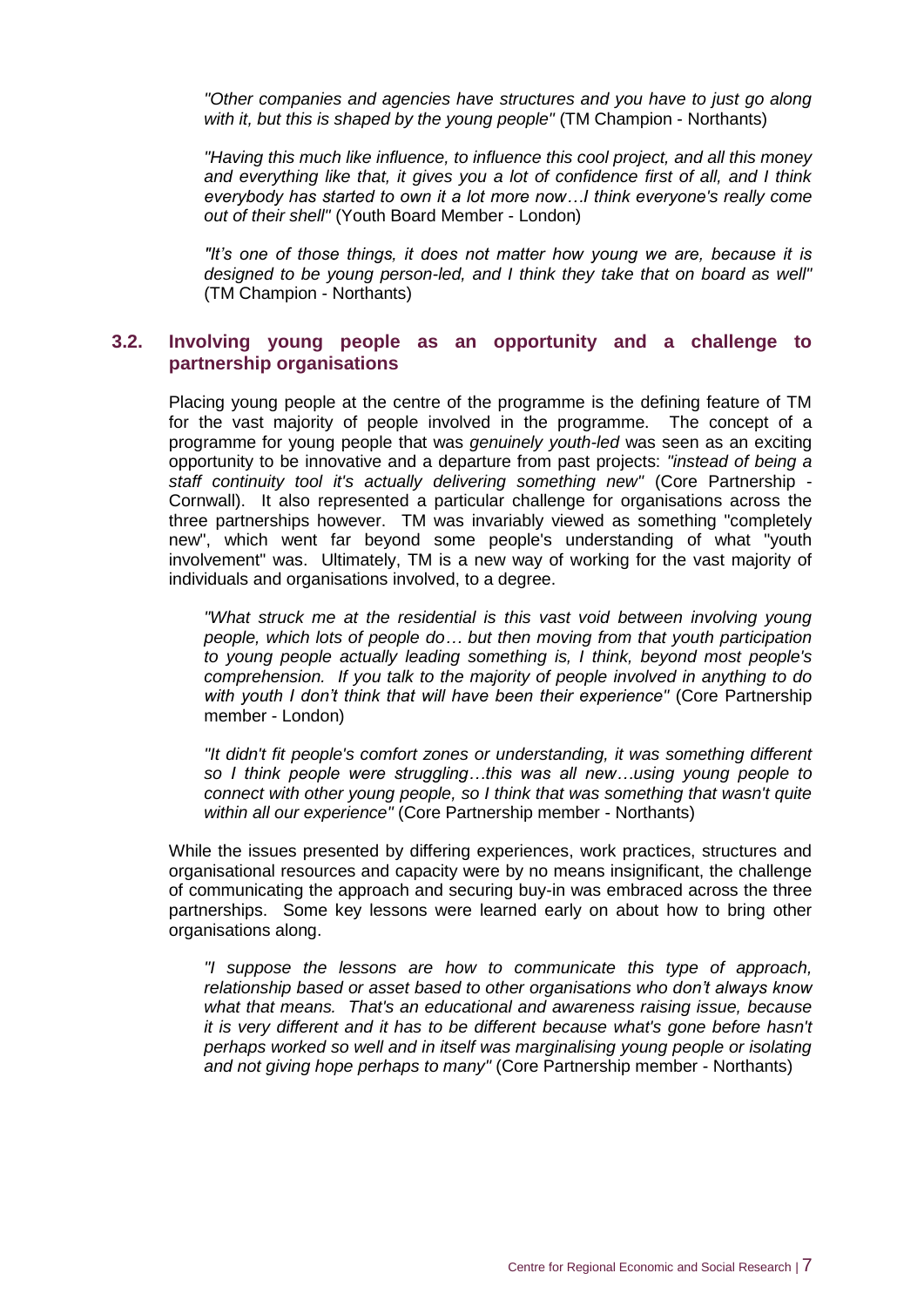In London, for example, a great deal of effort was put in early on in establishing Youth Boards and thereby embedding the voices of young people into various partner organisations.

*"A lot of the focus for us at London Youth has been supporting [the development of Youth Boards] because quite a few of the organisations in the partnership don't identify as youth-led organisations in any way, or have very little experience of youth involvement"* (Partnership Lead - London)

However, interviewees still reported tensions within partnerships in terms of articulating the benefits and rationale of a youth-led approach. This also raised issues around a "clash of cultures" between young people and professionals, with pressures on the latter to be more flexible in their approach.

*"I think some of the flexibility we have with Talent Match is really stressful for some of our members of staff… we're not used to being able to work with that amount of flexibility. Once you get your head round the way the Lottery works and how they want the funding to be used it's a really positive experience because you're no longer constricted by funders"* (Partnership Lead - Northants)

These tensions were neatly summed up in the following quote where the respondent distinguishes between subscribing to the philosophy of TM and actually translating that into practice.

*"Subscribing to the philosophy of Talent Match is easy to do and it's seen as being quite progressive and all that stuff, but at the end of the day they are going to need to come to terms with the fact that they're involving people in decision-making who are essentially going to offer an alternative perspective based on experience and instinct, they're not going to be trained or have the critical analysis skills of a professional who's been in the business for a while, and that's what they have to come to terms with and be able to reconcile: Do we want to hear and act on what these young people are saying? Or are we only going to do it lip service because actually we don't respect them as critically aware decision making entities in their own right?"* (Interview respondent)

Many respondents also spoke of the limits to young people's involvement in the sense that some aspects of the programme were of less interest and better led by professionals. This emerged as a key issue across the three partnerships (and also in various discussions with those not included as case studies). There appeared to be a tension between the requirement to involve young people in every aspect of partnership decision-making and the fact that some issues are of less interest, or are more difficult for young people to grasp (e.g. the technicalities of European funding). This was a key learning aspect in Northamptonshire and is an issue that is likely to be prominent across partnerships moving forward.

*"We learnt quite rapidly that we need to consider where young people could and should and where it's an absolute deal breaker for them to be involved, and where their expertise is not necessarily the right place to share"* (Partnership Lead - Northants)

There was therefore a balance to be struck with young people and professionals working in tandem, but there was also recognition that there were timescales to the delivery of the programme. This called for a flexible and pragmatic approach.

*"There might be tasks or activities that need to be less led by young people and more about consultation depending on what the activity is, so it's quite a fluid*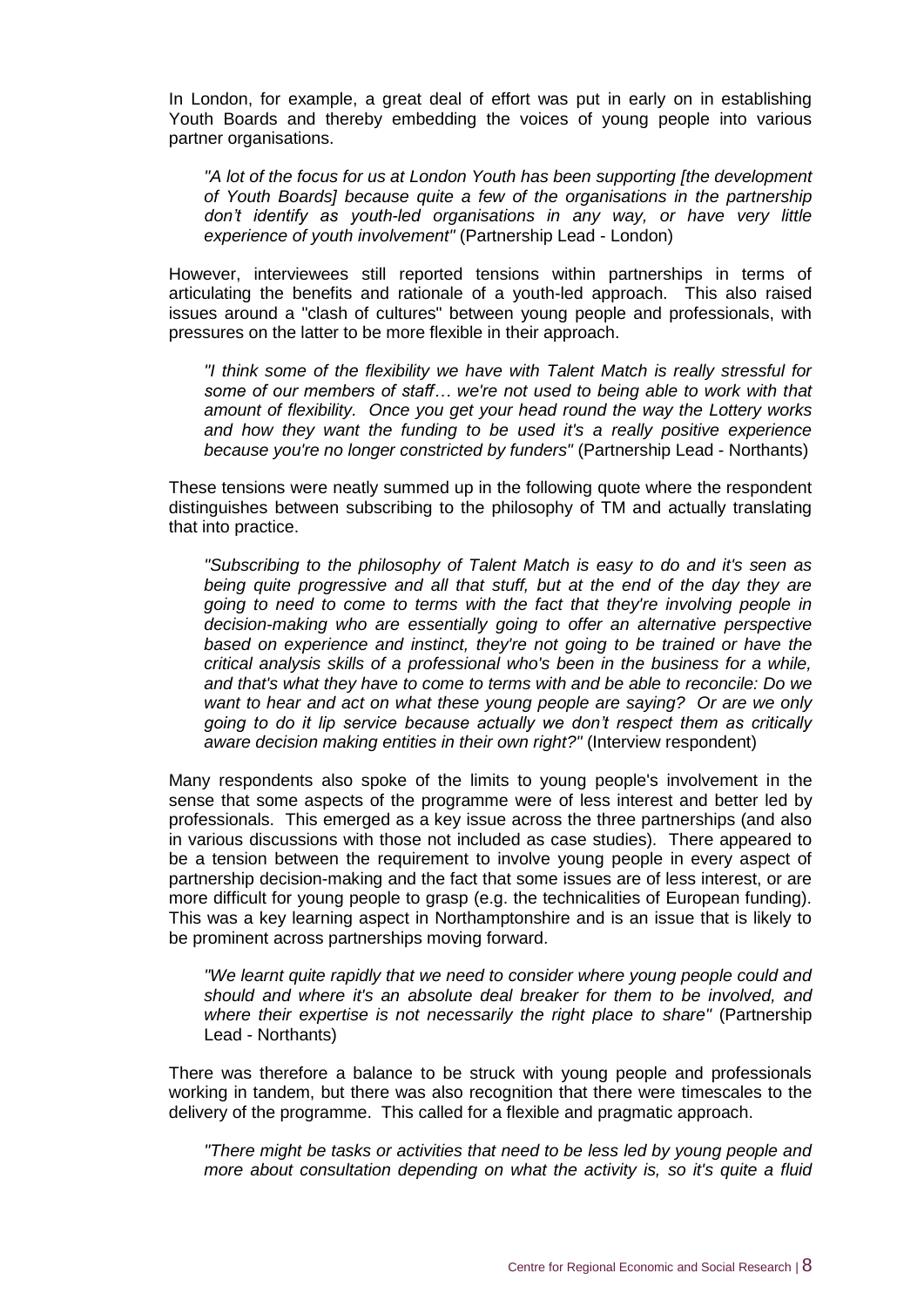*approach…sometimes to get things done in the right timescale we need to get that balance right"* (Partnership Lead - London)

As partnerships had developed and there was a relationship of trust between young people and professionals, then the former were more comfortable with deferring to the latter on more technical issues.

*"As relationships have developed we find we don't need to explain the minutiae of every detail and technicality to YP…they accept they don't need to know the intricacies of funding and finance for instance and they trust us to"* (Core Partnership member - Cornwall)

#### <span id="page-13-0"></span>**3.3. Young people and the shaping of the TM programme**

The project plan documents submitted by partnerships in the development phase evidence the extensive involvement of young people in the design of the 21 TM projects. Interviews across the case studies supported this assertion and evidenced the role of young people in shaping projects.

*"At the moment I'm part of London TM Youth Board, before that I was involved in creating the whole programme…we went away for a residential and thought about things that would be useful for young people. We came up with a journey of change"* (Youth Board member - London)

The consultation groups established in Northamptonshire were said to have been critical in improving their proposal; as was the case during the development phase in London.

*"The young people made a very powerful resume of where they are in their lives and the things that haven't worked. [One young woman] was explaining how they seemed to be given the same initiatives over and over again and they go round and round and get nowhere, so it became apparent that they didn't want more of the same, they didn't feel engaged with employment services, or didn't feel helped"* (Core Partnership member - Northants)

*"There had been loads of work done particularly in the development phase and business planning around how things would work and involving young people"*  (Partnership Lead - London)

Interviews also uncovered a number of issues and learning points that emerged as this key development stage progressed. The length of time involved in the development phase was seen as both a positive and a negative in some cases. On the one hand, it stalled momentum as the young people engaged moved on to education or employment:

*"The project lost a bit of momentum because there were issues of amounts of funding and the targets and it had to be tightened up, so I think that affected the involvement at that time"* (Core Partnership member - Northants)

On the other hand, however, the long lead-in time was beneficial in some cases and reinforced the notion that to genuinely involve young people takes greater time and effort. There was recognition that relationships had to be built and that young people would not be taking control of projects and leading activities at the very outset.

*"I think that's where you get to, I think you start off listening to a young person and being really polite and then you get to hopefully a place where they have an*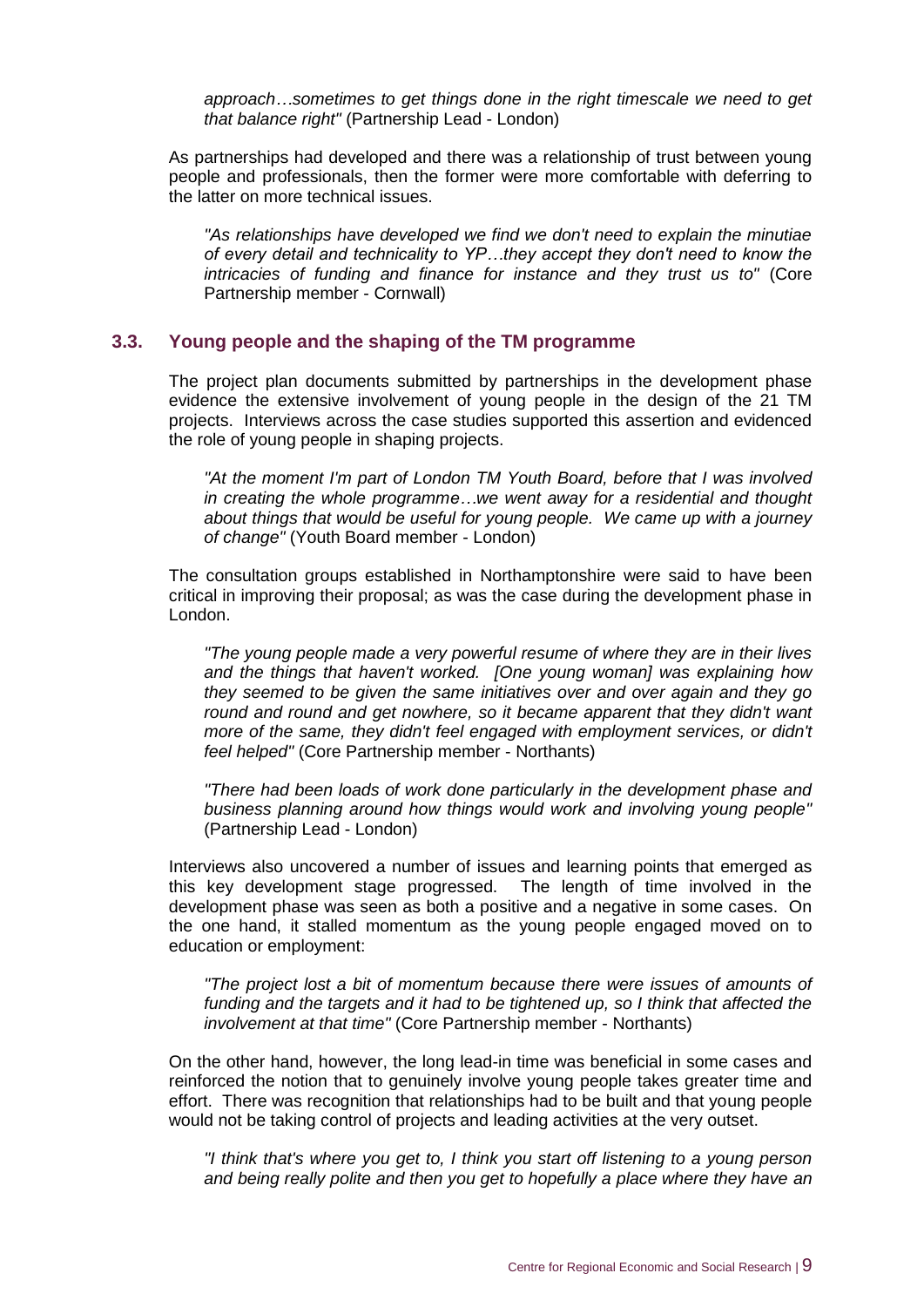*equal standing and partnership in the group"* (Core Partnership member - London)

Indeed, there was widespread acknowledgement across the partnerships that coproduction inevitably takes longer and this was viewed as inevitable by most. For example, in Cornwall there was a commitment to inclusive consultation and engagement across the range of beneficiary types that the programme was intending to target. Some individuals had particular barriers to overcome and therefore had greater support needs. In this sense, development time was recognised as a necessary and key part of the process if it was to be done properly.

*"The interesting things for us and one of the things it shows is the idea that the time it takes to actually begin to do something like this, to do it properly… because of that engagement they've had in designing and being involved at every level and every stage of development of the Talent Match programme"* (Core Partnership member - Cornwall)

*"We know how much time and effort it takes, and because we know young people are going to need all those phone calls, they're going to need more support, we knew there needed to be a resource…we've made a massive resource for youth involvement and it's been a massive priority for us"* (Youth Involvement Officer - London)

Ultimately, across the three case studies, the extensive involvement and diversity of young people in the design and development phase had brought major benefits and raised issues and considerations that would not have been addressed otherwise. As well as better responding to the needs of local young people and instilling ownership in the programme, it also represented the start of a trusting relationship between young people and professionals within partnerships. This was seen as a critical aspect of genuine co-production.

*"One of the things I think it began to build was a level of trust which could ultimately lead to co-dependence that you wouldn't get in any other way. Maybe*  London Youth would have come up with that way of doing it, but it struck me *that that was largely to do with young people saying what's really important at the beginning of this programme is these different providers need to work well together cos otherwise this isn't going to work"* (Core Partnership member -London)

#### <span id="page-14-0"></span>**3.4. Formal partnership meetings and the engagement of young people**

Across the three case studies respondents spoke of the formal nature of meetings as a potential turn off for young people without previous experience of that environment. This was a common theme, particularly given the low levels of confidence among many young people.

*"One of the issues we're going to have is the steering groups at the moment are very formal… We can't expect young people to just come into that and fit in, in actual fact what we need to be doing is doing it the other way round so the steering group fits around the young people… so it's about how we move that forward"* (Partnership Lead - Cornwall)

In Northamptonshire it was recognised that the number of young people represented on the partnership board was initially too low. This was considered quite intimidating for young people and countered against their full engagement and contributions at meetings: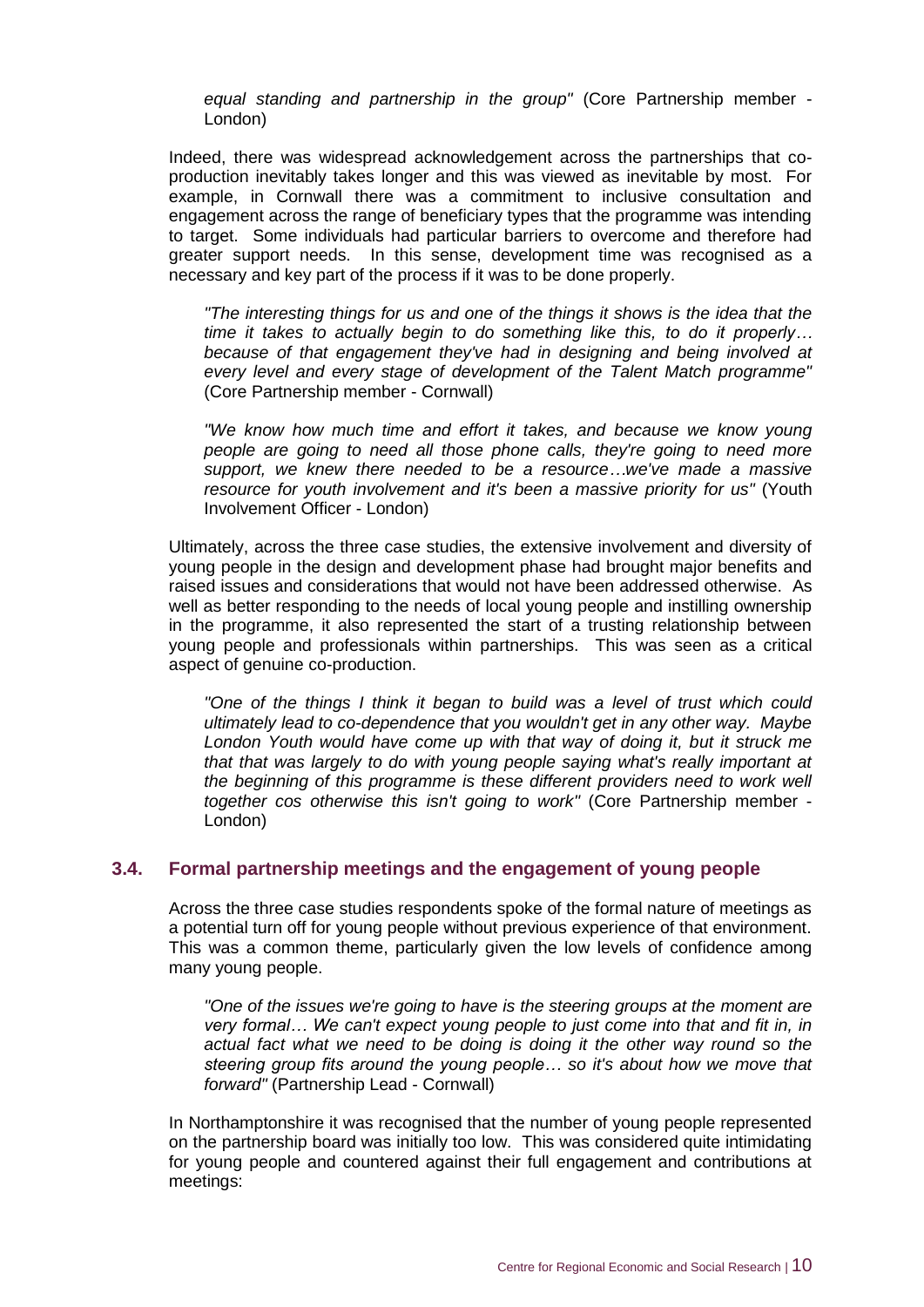*"With just a small representation you're overwhelmed, you don't have a voice, you feel it's more oppressive, it's not meant to be but it is, confident people in leading positions putting their point of view forward in a very affirmative way, not meaning to be disrespectful but it does oppress and maybe that's where it could have been different"* (Core Partnership member - Northants)

In the 'test and learn' spirit of TM, Northamptonshire had sought to redress the balance by not only including more young people on the partnership board but by changing the way meetings functioned.

*"I'm hopeful that by doing things a bit differently, and being a bit more fun and a bit more user-led, I think there's a danger that sitting in a panel in a board meeting is not something that's exciting to all young people and then you end up with a very narrow view"* (Partnership Lead - Northants)

One particular innovation was to get young people to make a short video which was then played at the meeting rather than them presenting to a full room. This served to ease young people into the more formalised environment and was seen as very successful.

*"On Channel 4 they do these mini monologues so they came up with this idea that they'd do their own and present it, so rather than clamming up and not talking, they'd done it already so rather than having to stand up and present it, they did it in the safety of their own environment and then they could just talk about it, so they filmed it and played it at the meeting, it was quite powerful"*  (Partnership Lead - Northants)

Putting young people at ease in more formal settings was also an important aspect of encouraging them to speak up if they did not understand things. Where new and sometimes complex issues and topics were discussed, young people were more likely to admit not being able to follow things where they felt the confidence to do so. This then had knock-on effects by triggering some information to be presented in a different way.

*"X is great, he's more likely to say 'I've not got a clue what you're talking about it' which is brilliant and that's what we need through all of them. I'm getting reports through that I'm sending off… I then have to reframe that and one of the suggestions has been use infographics, so we're now using infographics as a way of presenting some of the statistics which are easy to digest"* (Partnership Lead - Cornwall)

#### <span id="page-15-0"></span>**3.5. Partnership methods for engagement and involvement**

Beyond formal meetings there were many and varied opportunities for young people to engage with the TM programme. For instance, in Cornwall, all TM beneficiaries become members of the Generation E group which meets separately to the partnership steering group. The views of Generation E are then fed into the partnership board with the generation E group represented on it.

*"Each young person who is signed up to Talent Match automatically becomes a member of Generation E…The expectation will then be that those young people who attend those meetings, anybody who's particularly keen or motivated to attend the steering group meetings will then be asked to attend"* (Partnership Lead - Cornwall)

In London the established approach of Youth Boards was seen as a key way of facilitating the wider involvement of young people across the different areas in which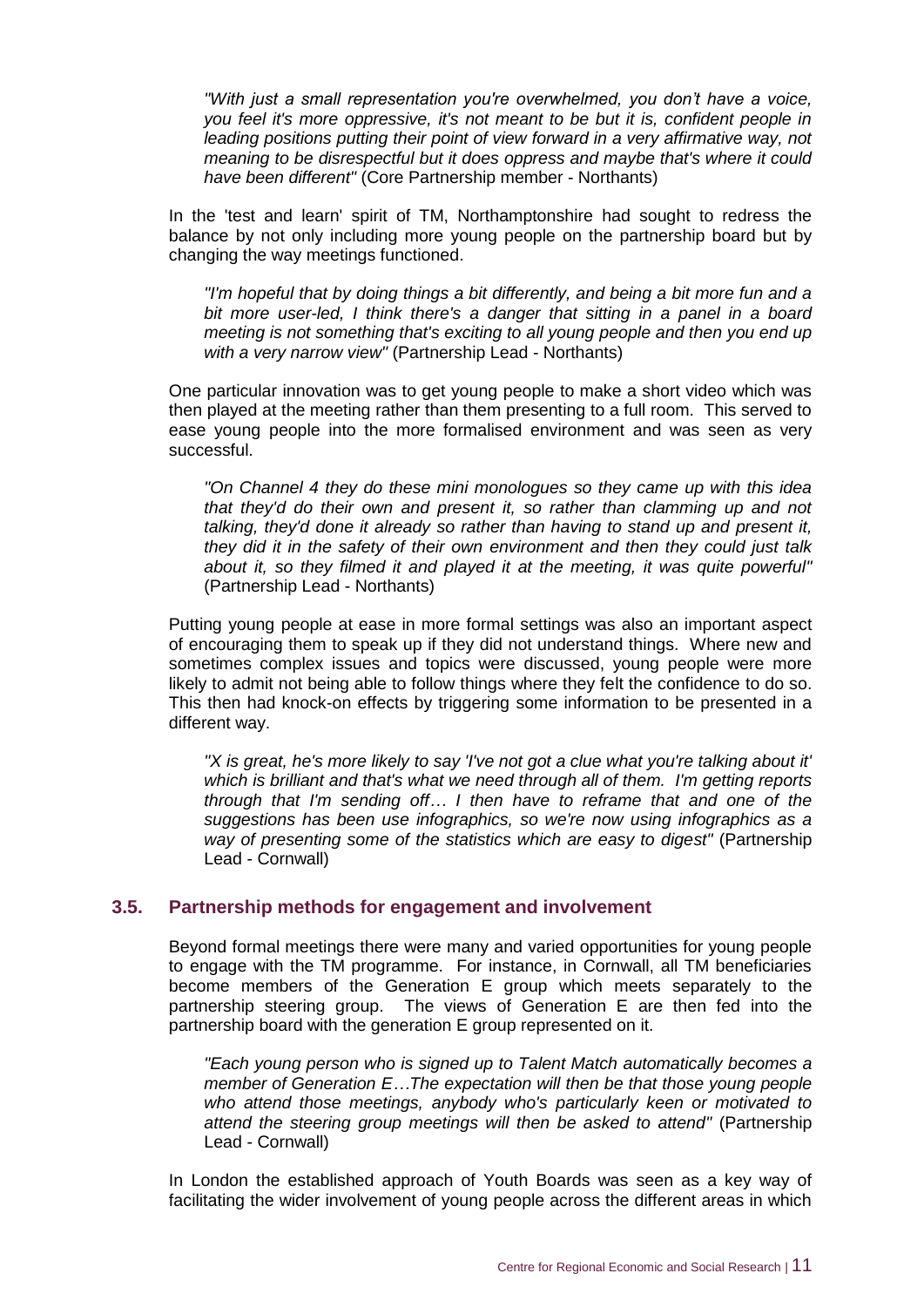TM London operated. The existence of different youth boards in different boroughs of the capital meant they could respond better to local needs and issues and they would develop organically.

*"If you want to have a say in the delivery of Talent Match you can join one of the delivery partners in the area, join the Talent Scouts, or the Youth Boards that are up and running"* (Youth Board member - London)

*"On a programme level, I guess the youth board is the central point at which [involvement] happens and then locally there'll be differences in what that youth board decides is needed in order to engage other young people in it, that*  sounds really woolly but there isn't a set answer to that" (Partnership Lead -London)

There was then a central Youth Board that oversees the programme London-wide, with different teams taking the lead on particular aspects of delivery.

*"Our youth board that we have at London Youth that oversee the London programme, there's 18 young people on that youth board and they're split into three teams, one team is programmes, one team is communications and policy and one is employer engagement"* (Partnership Lead - London)

There was a general consensus across respondents that the most effective means of engaging young people was through a **peer-to-peer approach**. Experiences in this area had been extremely positive and had surprised some of those involved.

*"When we first started a couple of us thought that us being young people, why are they going to listen to us? It's the complete opposite, they do listen to us and it's awesome!"* (TM Apprentice - Cornwall)

In London there was more recent experience of this approach, prior to TM, and this informed the view that young people were best placed to recruit beneficiaries and to "sell" the project to them.

*"One thing we've known through the youth work we've been doing for the past couple of years is that peers are the best people to speak to their peers…we've tried to do it on a one-to-one basis and it just doesn't work, they've got their language, they know the angle to sell the project"* (Delivery partner - London)

This aspect of TM was viewed as particularly innovative and the presence of young people who had been in similar circumstances to beneficiaries was deemed essential.

*"If you walk into the Job Centre, they are all quite a bit older, whereas if you go in somewhere and there are people on your level, you don't feel as judged. Coming in here, being out of employment for two years could embarrass some people, so being able to speak to someone who has been there and done it, being on your level and not feeling looked down on"* (TM Champion - Northamptonshire)

*"What's really amazing is the opportunity to be genuinely innovative and to meet needs…it's very difficult to do that without people with lived experiences of being in that world and needing that support…it makes the programme exciting and it makes the right young people want to engage"* (Partnership Lead - TM London)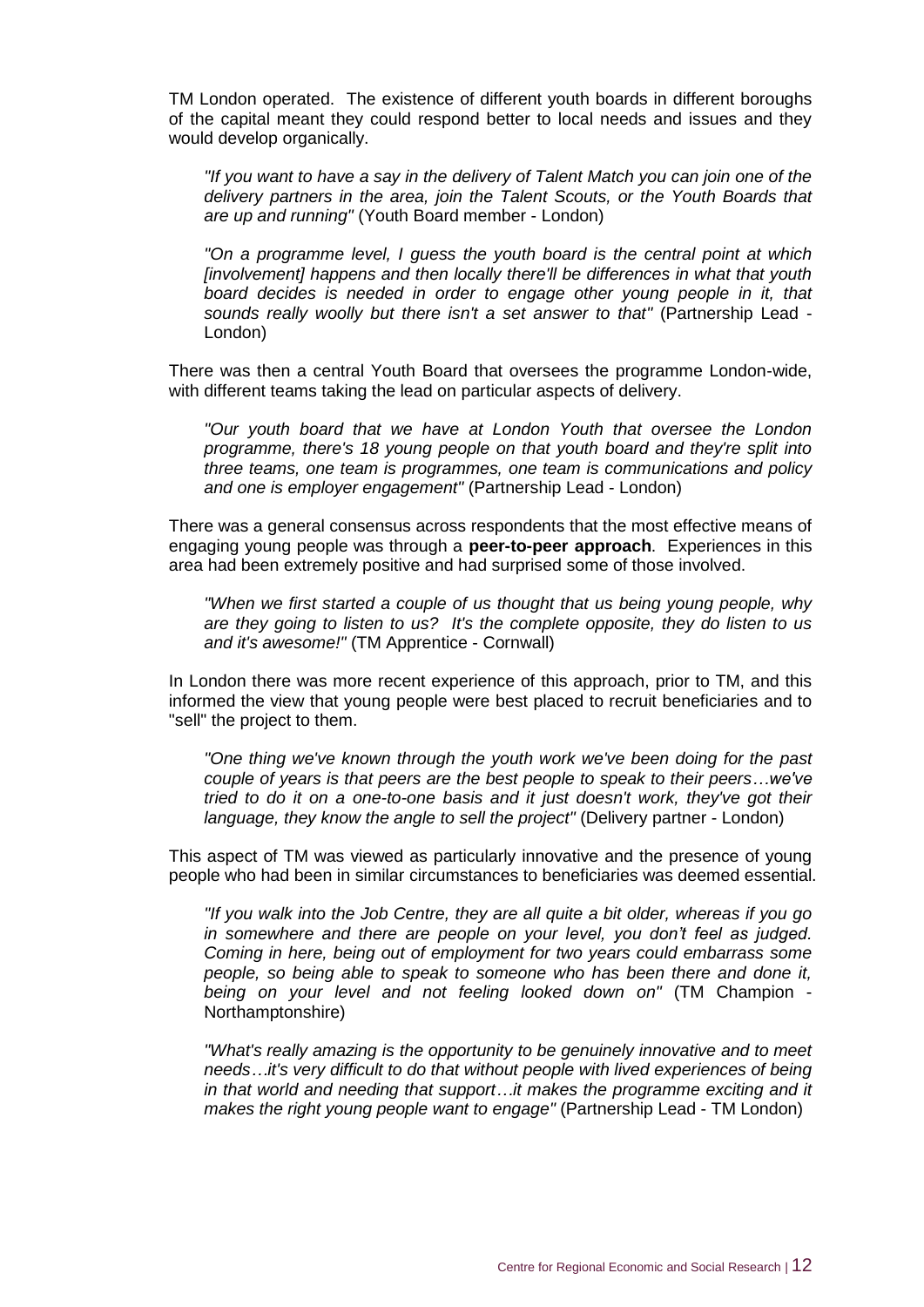#### **PEER-TO-PEER ENGAGEMENT: THE EXPERIENCE OF TM CORNWALL APPRENTICES**

In Cornwall, the early work of TM Apprentices in engaging and recruiting young people had brought much success. Apprentices had their own town hubs where they sought to recruit to the programme.

*"The engagement with young people as far as the apprentices goes I think has worked particularly well, primarily because what we were able to do through a course that was funded through ESF, we were able to give them a youth work qualification over a period of weeks*  which was almost a precursor to interview, and what that did was exposed those young *people to a range of organisations and also the principles and practices of good youth work"*  (Partnership Lead - Cornwall)

Apprentices received formal training and gained a youth work qualification and a consequence felt well-equipped to go out and recruit.

*"Five of us six did a level 2 youth worker course before we started our apprenticeship…we also had some money management training and how to spot people in the community, so for us it would be Talent Match members that might be in financial trouble and you can help them to deal with and manage debt and consolidate it all"* (TM Apprentice - Cornwall)

The particular advantages of this being led by Apprentices were very apparent. It was felt that young people were more open and willing to engage with Apprentices than they were with older professionals. A key consideration here was the sense of being equals, the nonmandatory nature of TM and the fact that Apprentices were there to help rather than push young people into doing something they might not necessarily want to do.

*"What I think we found is that young people are much more ready to engage with young people than they are with some of the adult workers in Cornwall in services cos they feel that we're young people that they can relate to and talk to and not feel like either they're being looked down on or pressured into doing something"* (TM Apprentice - Cornwall)

The Apprentices were aware of the different expectations in their dealings with professionals and young people and had developed their communication skills - adapting their approach depending who they were talking to.

*"I think all six of us have a very good understanding of having a professional boundary in a sense of when we go to partners and we ignore the fact that we're young people, we are employed, we are trying to help young people, pay attention to us and don't think we're kids,*  but at the same time when we approach young people we kind of keep that laid back, *relaxed, not dropping any swear words or anything"* (TM Apprentice - Cornwall)

These experiences had also led to wider benefits within Cornwall as TM had led to the development of interest in the co-production and peer-to-peer approach from other organisations. TM Apprentices were already sharing their knowledge and experience with other organisations.

*"I had an organisation asking me to give them a hand…they were struggling to engage young people so they were asking if the new approach of Talent Match might really make a difference…with young people sometimes some of the barriers they put up are not up when they talk to us"* (TM Apprentice - Cornwall)

In Northamptonshire the peer support provided through TM was offering something completely different that was not available in the area. It therefore represented genuine and exciting innovation. Feedback to date had been positive with scope for this to grow as the project developed.

*"So it's very new but it's something we see as quite exciting because I don't think there's much provision for 18-24 year olds in the way we operate, in that*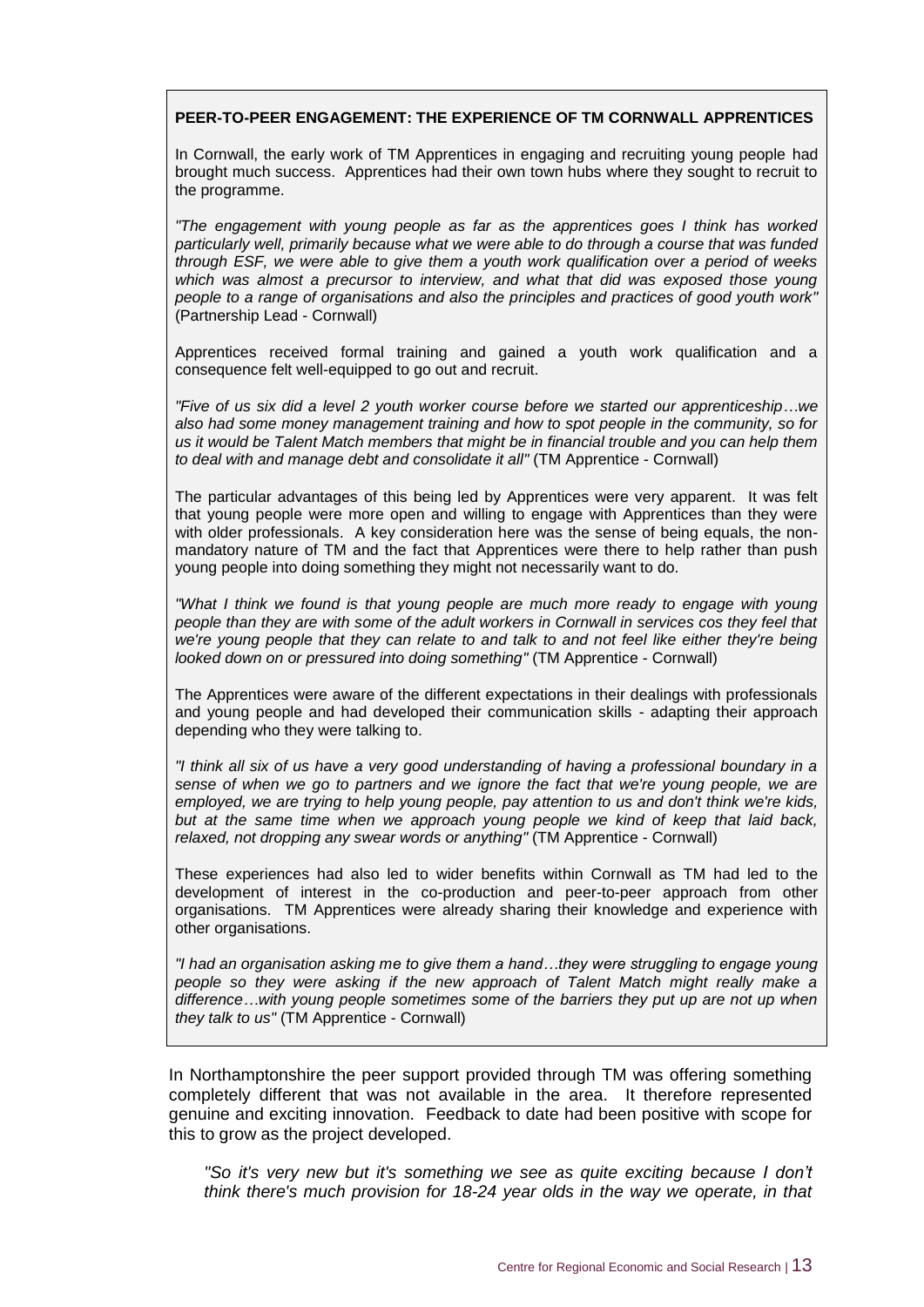*sense of informal mentoring approach and I think it's something that's really needed so I think it's got a lot of scope and we're getting some good feedback"* (Youth Engagement Delivery Partner- Northants)

It was also hoped that this would prove a particularly effective means of engaging those young people furthest from the labour market.

*"We also feel that will be our way to ensure that our commitment to the very disengaged in the community, so our targets around ex-offenders, care leavers, homeless, will be achieved through that method, we feel that's a much more effective method than something a bit colder and drier"* (Partnership Lead - Northants)

As well as outreach work young people were also playing key roles in engaging beneficiaries through Job Centre Plus for instance. In London, TM Scouts had built on an existing relationship between a delivery partner and JCP:

*"We had a relationship at our local job centre anyway and we were working on a potential smaller project…so we said we want to bring Talent Match to the job centre so we can recruit people to the project, they were fine with it cos it would support them in hitting targets"* (Delivery partner - London)

Such outreach work was just one element of the work of the TM Scouts and they also had key responsibilities in terms of communication, events planning and engaging employers.

*"We decided we were going to offer them the role of talent scouts with the idea of bridging the gap between employers and young people. So what they do at the moment is they're responsible for four key areas, communication, outreach, events planning and employer engagement, so they split into those teams and on a weekly basis update communication, sending out jobs or recruiting young people to the project"* (Delivery partner - London)

**Social media** was used by all partnerships in attempting to engage and maintain engagement. There was general agreement however that there were limits to what can be expected of social media.

*"I'm not convinced that social media is the be all and end all, it has its place but I also think that the best way of engaging young people is sitting down face-toface and having a conversation"* (Partnership Lead - Cornwall)

Social media was seen as something that young people could take ownership of and develop themselves and this was the hope in Northamptonshire.

*"I think it's a powerful tool as long as it's used in the right way. Eventually we want to get to the point where young people manage Facebook pages and twitter pages and they're updating it and have a bit of ownership over that as well"* (Youth Engagement Delivery Partner - Northants)

Ultimately, there was acknowledgement that a variety of methods were required as different people would respond to different approaches.

*"Different approaches work for different people so it's finding those on Facebook and getting them involved on Facebook, finding them in the street, looking for jobs and catching them half way, even having a desk at the job centre"* (TM Apprentice - Cornwall)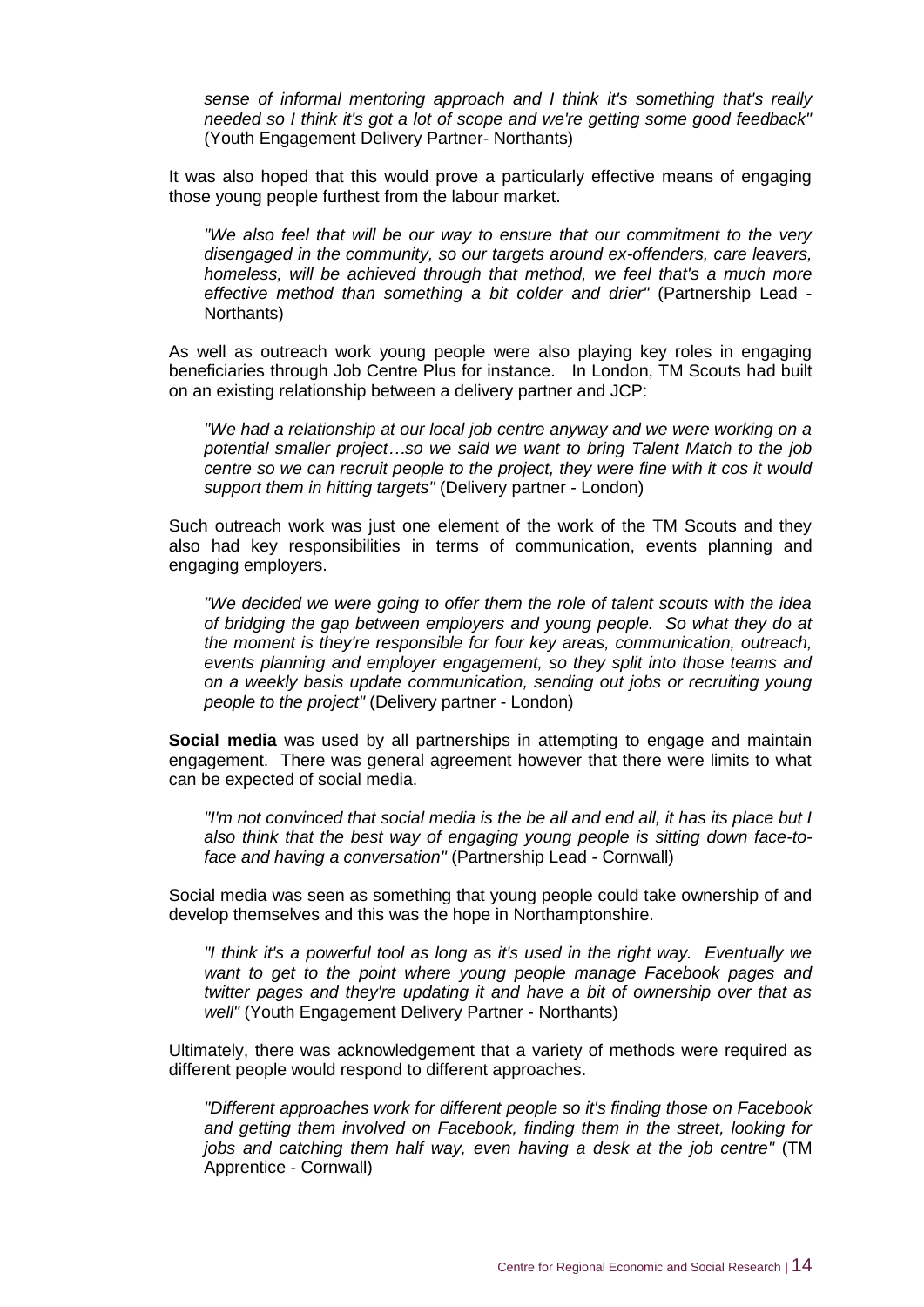### <span id="page-19-0"></span>**3.6. Diversity of those engaged**

The commitment of TM towards genuine diversity of engagement was also reported as a particular benefit. As TM was as much about moving people closer to work, or setting people on their journey, it was not as target-based as previous programmes. The emphasis on employability skills and "softer" outcomes meant that TM had the potential to be far more inclusive in terms of the engagement of young people.

*"I think that will have huge dividends as well because young people with learning disabilities, under these schemes that exist, the work based schemes, target based, are way at the back…this is really exciting because it offers something completely different…softer measures are there to look at, confidence, self-esteem, skills, communication and not just getting a job, it's about developing people"* (Core Partnership member - Northants)

At TM London the Talent scouts were from a broad range of backgrounds, though it was acknowledged that young women were over-represented in comparison to men.

*"We've got more female at the moment, about 10-12 females and the rest are young men, but different backgrounds, some go to University, some have been unemployed all their life, mental health, a big range, former gang members"*  (Delivery partner - London)

The desire to capture that diversity in young people's involvement was apparent across all three partnerships. It was recognised however that genuine diversity brings with it challenges. In Northamptonshire there was awareness of the need to put safeguarding and support at the top of the agenda in order to ensure that engagement was a positive experience for all.

*"It's about understanding who's involved and making sure they're all safe and supported because we want our Challenge Group to be really diverse and that in itself has its own challenges, particularly as well with clients with disabilities and learning difficulties"* (Partnership Lead - Northants)

A diversity of young people also brings with it diversity of experience, interests, skills and behaviours:

*"We've definitely got people from a lot of backgrounds. We have people from different ages, we have someone who was as young as seventeen…and we have people with different abilities, and different cultural backgrounds and from the different areas across London"* (Youth Board member - London)

It was recognised that while many of the young people engaged are treated as professionals and adults, at times there was a need for a greater degree of tolerance as they learn what is expected of them in particular situations and settings. In this sense there was a balance between tolerance and preparing young people for the work setting.

*"There were some young people on that residential who demonstrated what some people would call typical young people's behaviour… but that was partly about learning about the appropriateness of behaviours too. So it does mean everybody has to have a level of tolerance to that but equally, it doesn't make it ok, it's got to be dealt with"* (Core Partnership - London)

#### <span id="page-19-1"></span>**3.7. Maintaining engagement and turnover**

Many respondents mentioned the problems encountered in maintaining engagement.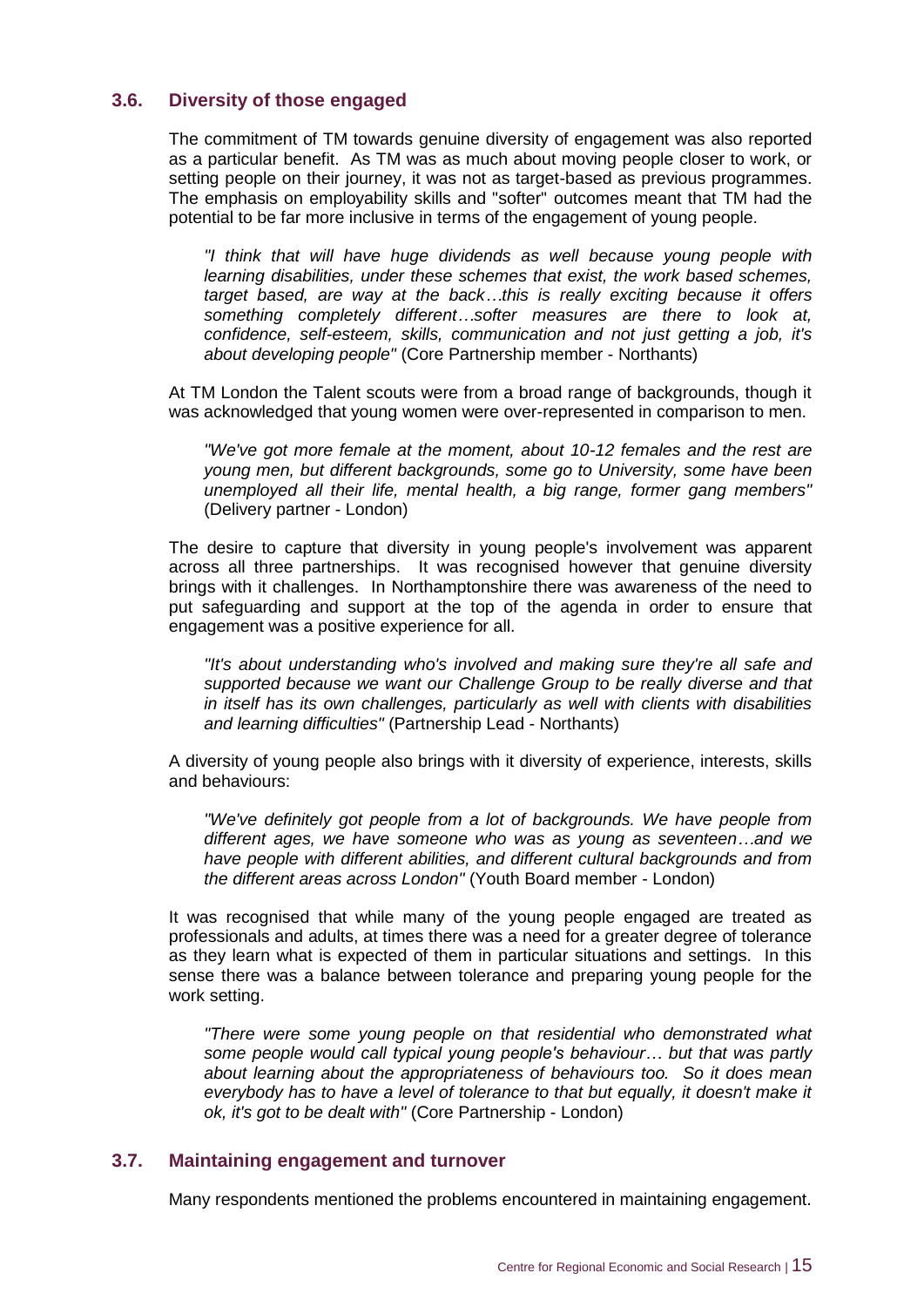*"It's one thing to recruit them and it's another thing to maintain their interest, even if they're being paid sessionally some of them don't really care, so you need someone who can engage with the young person on that level"* (Delivery partner - London)

For many young people the issue was one of time and balancing their TM involvement with their other responsibilities.

*"Myself and another apprentice are going to be doing our 'petals' [preparing to teach in the lifelong learning sector: PTLLS] because we want to get into the teaching stuff, it's like a teaching degree in a sense, so you've got petals, kettles and nettles, it sounds hilarious but it's three stages of being able to do different teaching"* (TM Apprentice - Cornwall)

*"Fitting in some of the Youth Board to have responsibilities, they're starting to move into part time jobs or full time jobs so balancing all that and making sure it's still youth led while you're doing that is quite a challenge"* (Partnership Lead -London)

It was noted by several respondents that maintaining the involvement of the same individuals is not necessarily a good thing as them moving on to employment and/or other things is a positive outcome. It also frees up the space on boards and other formalised groups for another young person to develop their skills and have that experience. This appears to be a key issue that should be returned to as the programme progresses.

*"We're building up Generation E…there were nine or ten Generation E members that would meet in Truro, they helped shape the bid, a lot of them are no longer involved for various reasons, got a job, moved on, college"* (Enterprise Coordinator - Cornwall)

Rewarding time and input was viewed by all partnerships as a key factor which could maintain the involvement of young people. TM Apprentices in Cornwall and TM Champions in Northants were paid and trained, and the members of the London Youth Boards and Talent Scouts in Hackney received payments too.

*"The whole approach of paying young people to be talent scouts I think is important, it gives them a sense of self-worth and that their time is valued, I really do like that and that's helped us which is why we feel we might be able to expand this whole talent scout model or idea"* (Delivery partner - London)

The Generation E group, the beneficiaries of TM in Cornwall, were not rewarded for their involvement in the same way, which led one Apprentice to reflect on the need to perhaps introduce some sort of reward. This is far from straight forward for many partnerships, given the different levels of resources and grant awards.

*"Having some sort of reward system for their time might need to be put in place… to avoid that barrier of 'this is a waste of my time'"* (TM Apprentice - Cornwall).

A similar view was expressed in Northamptonshire.

*"It's a huge job to mentor another young person and we feel that should be rewarded, I think it's a huge ask and I think there needs to be a really strong reward there"* (Partnership Lead - Northants)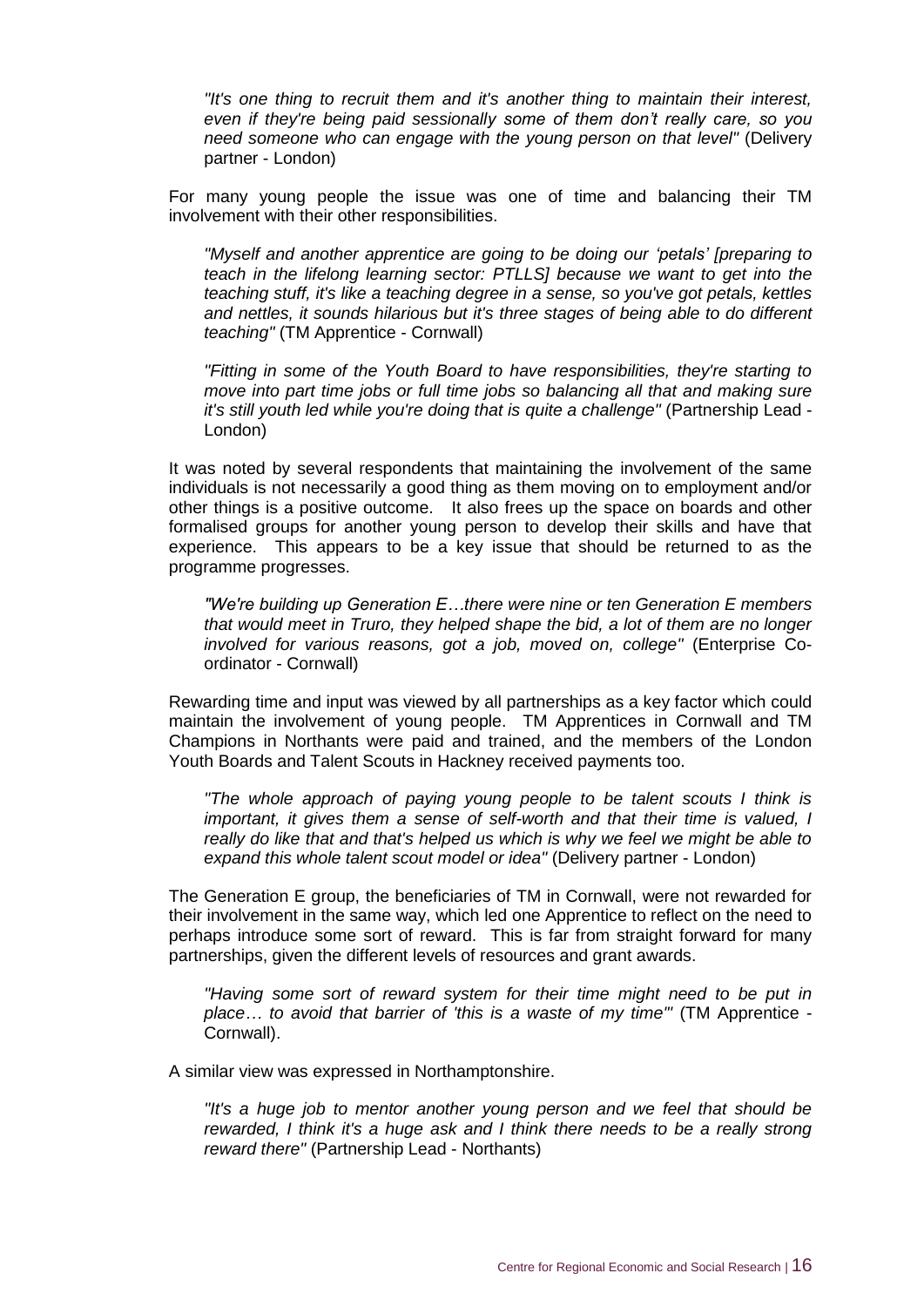At the same time, some young people had been involved in TM for extended periods of time and were more than happy to maintain their involvement despite ongoing commitments and responsibilities

*"I've been involved in Talent Match for quite a long time. I was involved with TM from the beginning from when the BIG Lottery Fund was recruiting young people… The 21 young people who did the research, who launched TM in different areas across the country. It was perhaps two years ago"* (Youth Board member - London)

#### <span id="page-21-0"></span>**3.8. Barriers to the engagement and involvement of young people**

As noted above, initial engagement in TM had served as a stepping stone to employment, further education or other opportunities for some young people. A key factor in this was the confidence that young people had gained through their engagement. However, low confidence levels prior to engagement were cited as a barrier across all three partnerships.

*"I'd say confidence is probably quite a massive thing, I think walking into a strategic environment is daunting for anyone… I think another barrier is just basic skills like mutuality, time management, things like that, which is obviously things that we work through on a one to one level"* (Youth Engagement Delivery Partner - Northants)

Low confidence was more problematic where young people's prior engagement with adults and authorities was decidedly negative.

*"I suppose some of the challenges with that is you are treating young people like adults and with that comes certain expectations and responsibilities which can be quite challenging…particularly the young people we tend to work with who…have generally found their engagements with adults to be, on the whole, negative"* (Partnership Lead - Cornwall)

It was encouraging to hear from several respondents however, that the very act of engaging brought with it more and more confidence. As one Youth Board member in London noted.

*"In the past, I wasn't able to be involved that much because of College, but now I'm finishing College I'm coming here more and more…the more experience you gain, the more confident you become"* (Youth Board member - London)

One of the key characteristics of TM is that it attempts to engage those who face the most severe barriers to employment, often termed the "hardest to reach". Partnerships inevitably reported more difficulties in accessing people from those groups.

*"Another barrier is trying to get the hard to reach young people, at the moment we're targeting particular estates, gang members and that's quite difficult…Another barrier is the turnover time, if you're not quick you can lose young people just because they change their numbers or change contact"*  (Delivery partner - London)

Partner organisations themselves could also represent a barrier to involvement for young people. Some interviewees reported that delivery partners were not progressing as they would like and were struggling to engage with the project and/or access beneficiaries.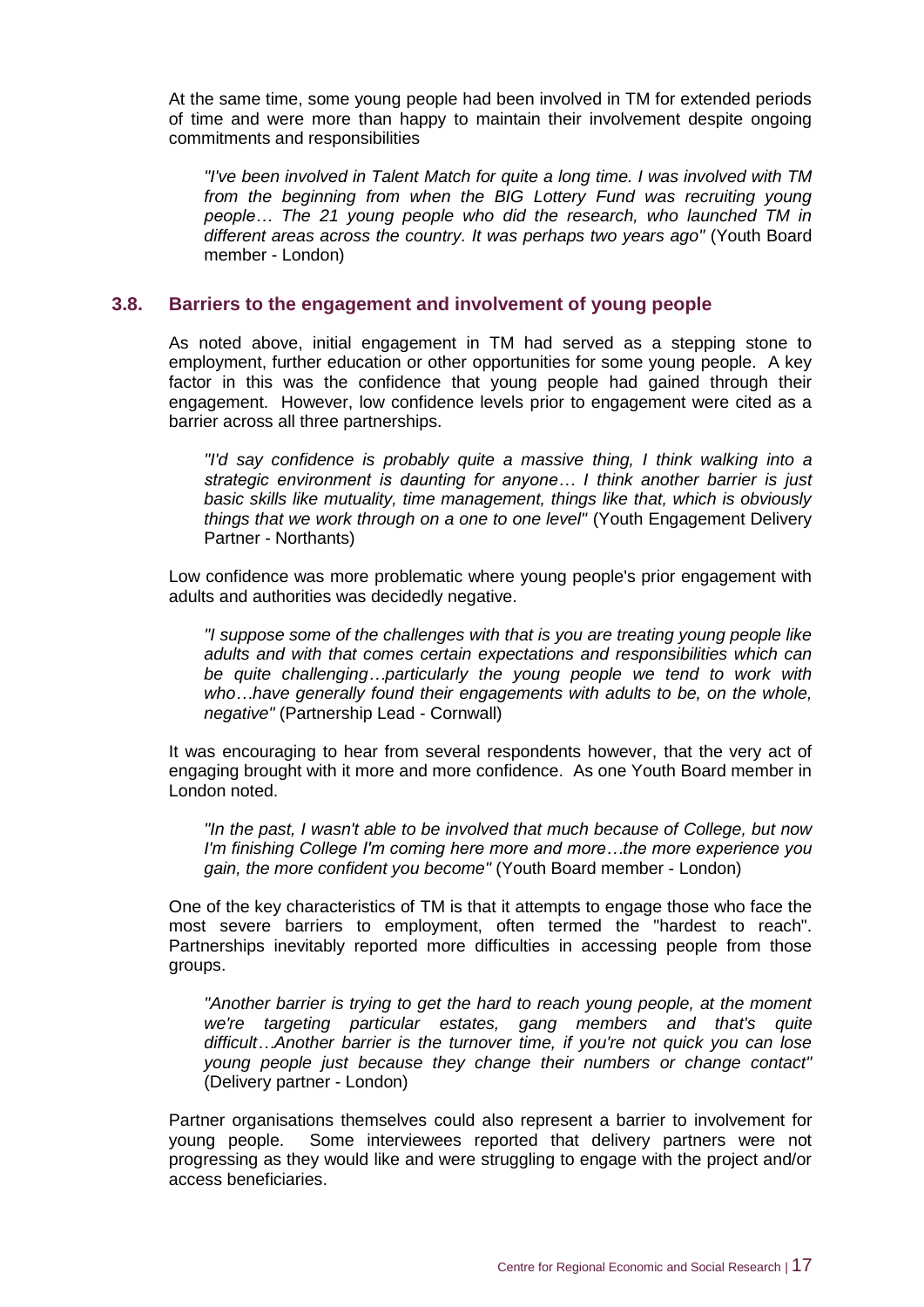*"We've also had personal barriers with some of our partners as well, we felt that some of our partners are not, for example X haven't done anything on the ground for us, they're finding it difficult to engage with the project, for us it feels like it's not a priority for them"* (Delivery partner - London)

Some delivery partners had also been impacted by recent austerity measures with funding cuts translating into staff cuts which meant limited capacity.

*"We have another partner who's literally having difficulties because they've just lost a lot of their staff and that's posed a lot of difficulties for them being able to meet their targets, they just don't have the capacity to do it"* (Delivery partner -London)

Where those on TM are paid for their contribution the issue of benefits rules was often problematic. This is captured in the following quote below reflecting on the Talent Scouts in London. Encouragingly, despite the loss of some benefit payments, it appears that the young people in Hackney were still committed to their role, which is testament to the level of enthusiasm there.

*"One of the main barriers we found initially was the issue of payment, especially those who are receiving housing benefit, the first thing we were told is they weren't able to, it would have an impact on their JSA, any income they get would be deducted…but they managed to get around it by making the decision that they'll take the hit basically and focus on talent scouts"* (Delivery partner - London)

One of the most obvious barriers, and arguably one of the most difficult to overcome, was the issue of transport in Cornwall. All Cornwall respondents spoke of the challenge this represents: it's simply not feasible to get people together centrally on a regular basis. That said TM Cornwall were attempting to overcome this by allocating TM Apprentices specific areas for which they were responsible for recruiting beneficiaries.

*"Expecting a young person from who has some quite complex needs to get on a train or whatever to attend a meeting in Truro with a group of young people they don't know just isn't going to work. So each apprentice has been allocated a key target area, it's their responsibility to then sign up young people to Talent Match in that target area, with the support of partnership agencies"* (Partnership Lead - Cornwall)

#### <span id="page-22-0"></span>**3.9. Benefits of involving young people**

Interviewees were asked to reflect on the benefits to the Partnership from involving young people. In several cases it was considered "too early to tell", but many respondents spoke of benefits already apparent. An obvious benefit was to the young people who were now involved in TM, who had benefited personally.

*"I think a big one for me is probably confidence. I was a volunteer with Real [Ideas Organisation] way before TM first started. I was really quiet and didn't really talk to anyone and now I'm happy going out talking to anyone really, it's really helped with that"* (TM Apprentice - Cornwall)

*"General wellbeing, happiness….you feel like you're making a bit of difference, which is good"* (Youth Board member - London)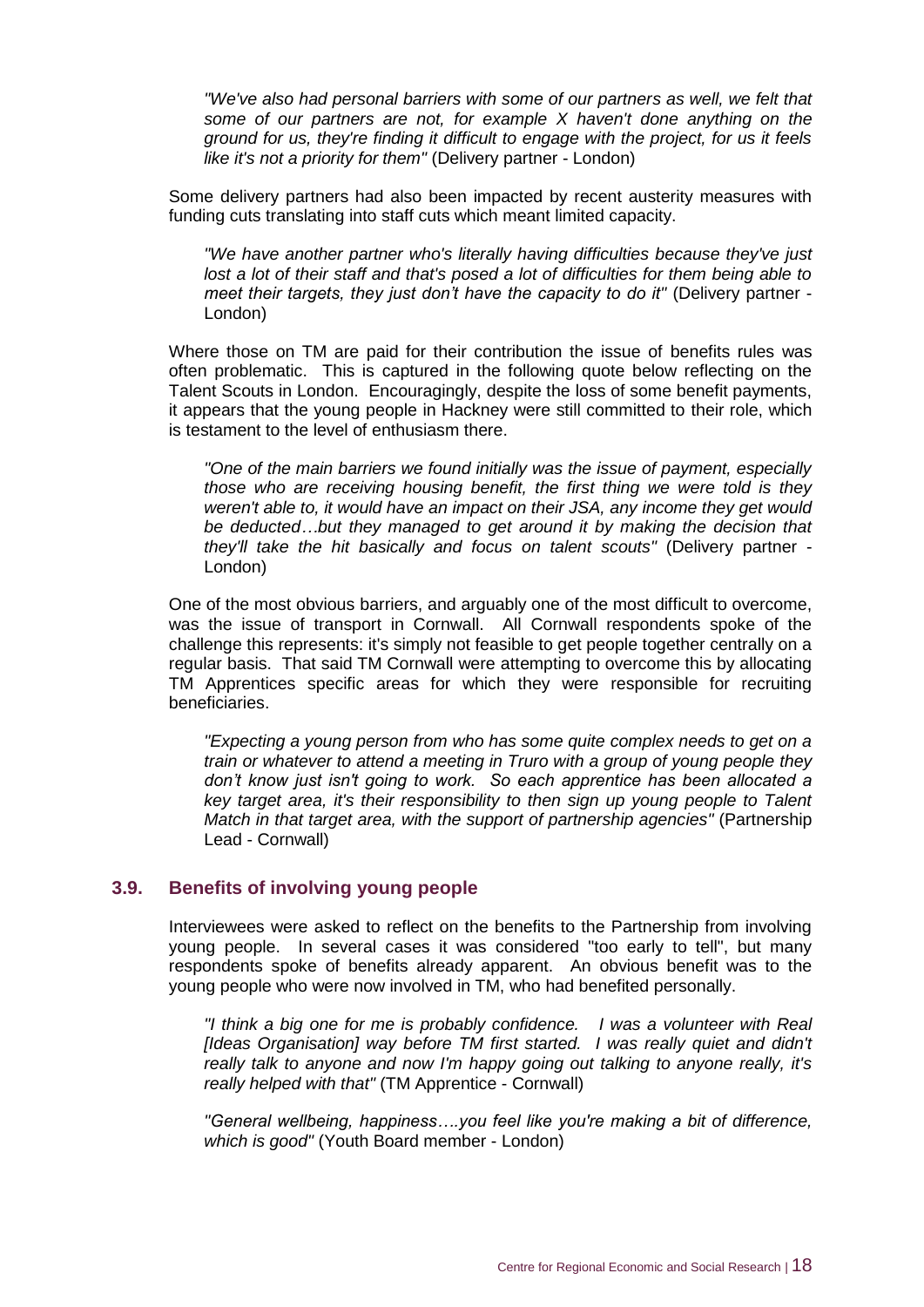Many of the young people had also received formal training, such as the TM Apprentices in Cornwall (see the summary box above) and the Youth Board members in London.

*"We've had media training opportunities, and we've done employability training and I suppose to an extent these meetings are sort of like opportunities as well continue to shape Talent Match"* (Youth Board member - London)

Several young people had progressed on to employment relatively quickly. For instance, the Talent Scouts approach in London seemed to be acting as a trigger for people to go on to find work, with the result that TM London were seeking to broaden this initiative.

"So we're thinking now what we want to do maybe is offer, expand the talent *scout model, maybe every young person we see that's unemployed that fits the criteria, employ them as a talent scout, because what we're finding is that they're quickly gaining confidence, gaining the transferable skills that they need, plus it's giving them a little bit of money and they're quickly finding jobs"*  (Delivery partner - London)

The enthusiasm and energy brought by young people was cited by many respondents, while others spoke of the way in which young people are better able to engage with employers and policy-makers - where professionals had previously not been so successful. Young people had developed relationships with other organisations that were previously lacking.

*"Their enthusiasm is definitely infectious for the rest of the team which I think is the main thing"* (Youth Engagement Delivery partner - Northants)

*"In terms of how it benefits Talent Match as a wider concept and programme, the stuff about getting in touch with employers, getting in touch with policy makers, if young people do that it happens, if we did that people aren't really that interested"* (Partnership Lead - London)

*"Through having the talent scouts we developed a closer relationship with other partners in the borough"* (Delivery partner - London)

Thinking more widely, the involvement of young people and their constant presence was said to have an impact on values and identities of organisations; and to have affected change that simply cannot be achieved without young people at the centre.

*"A lot of it would be about transforming identities, contributions, values, you can't do it without young people being involved otherwise you're second guessing, so I think then all the participants have a clear understanding of where young people are at and their aspirations and a momentum in the direction of travel that wouldn't otherwise be there"* (Core Partnership member - Northants)

The most often cited benefit however was "new ideas". Young people brought with them a whole set of ideas and creative thinking that had enriched and enhanced the TM programme.

*"All our ideas are chucked around all the time; weekly meetings, we are always talking to each other, texting each other, seeing each other, so it is just deciding when to take it forward"* (TM Champion - Northamptonshire)

At this early stage of delivery these ideas had been brought to fruition most clearly in terms of outreach and engagement, but it was hoped that they would continue as delivery progressed.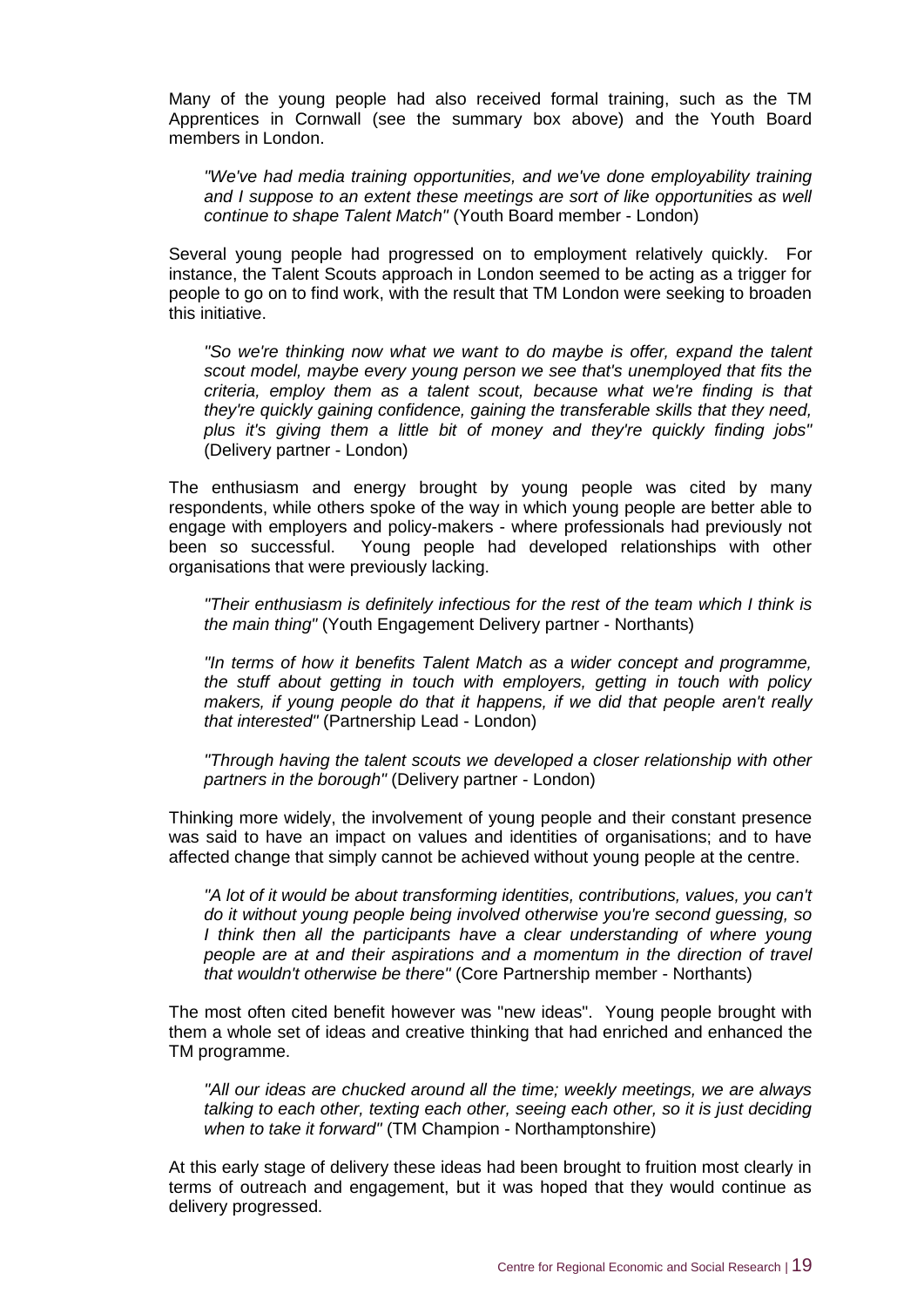*"That's one of the main benefits is there's a million ideas that we would never have had as a team without that aspect"* (Partnership Lead - London)

*"I think we've gained tremendously by having young people involved…the young people bring an energy to the organisation but mainly that they've come up with ideas… because of the young people testing and learning and trying out things so there's some stuff, in terms of outreach we wouldn't have met any of our targets if it wasn't for the young people first and foremost, they're the ones going out, we don't have the capacity or the time to do it, that's a major benefit because without the young people you have no project"* (Delivery partner - London)

It was also cited as important that these ideas are always taken on board discussed and, where there is support and available resources for them, acted upon.

*"We all had ideas about what training we wanted and the ideas were so vast, from admin to drugs and alcohol to first aid, everything, and not one idea, nobody said 'you can't train in that, there is no need, it's not useful'. Every single idea was taken on board and taken away"* (TM Champion - Northants)

There were also knock-on effects from TM which were already starting to emerge. For example, in Cornwall the Council had taken a keen interest in the approach and it was seen as a potential means of developing more efficient interventions by engaging young people more directly in them.

*"I think the added value is that, I think a lot of money can get wasted on projects because we think we know what young people want… it's one of the reasons why the Council are so interested in it as a way of looking at can they develop more services using this kind of approach"* (Core Partnership member - Cornwall)

In London, a play performed by young people about their engagements with JCP had made an impact on a senior DWP official. He was seeking to use the play as a training device for frontline JCP staff.

*"Quite senior in Jobcentre Plus, he was able to hear from the talent scouts about some of their experiences when they were on JSA and that touched him, they put on a piece of drama and it was the young people doing that, and he now wants to use that to train their staff so they can see what impact their service is and the way they respond to young people, the impact is has on them"* (Delivery partner - London)

Though still very early on, it was hoped that wider benefits of this nature could continue to accrue and there was real hope that the co-production approach of TM and of genuine youth-led development - could have an impact beyond the immediate field of youth unemployment. As one Cornwall respondent put it: TM was *"a challenge to the status quo"*.

#### <span id="page-24-0"></span>**3.10. Learning from the experience so far**

Interviewees were asked to reflect on any learning aspects from their experiences of engaging and involving young people. For Enable in Northamptonshire, the experience had been a very new one, but also a very *positive* one, given the progress made. The 'test and learn' approach had certainly been embraced there and respondents were open and honest about the steep learning curve involved. This is precisely the desired approach hoped for by the Big Lottery Fund. Staff and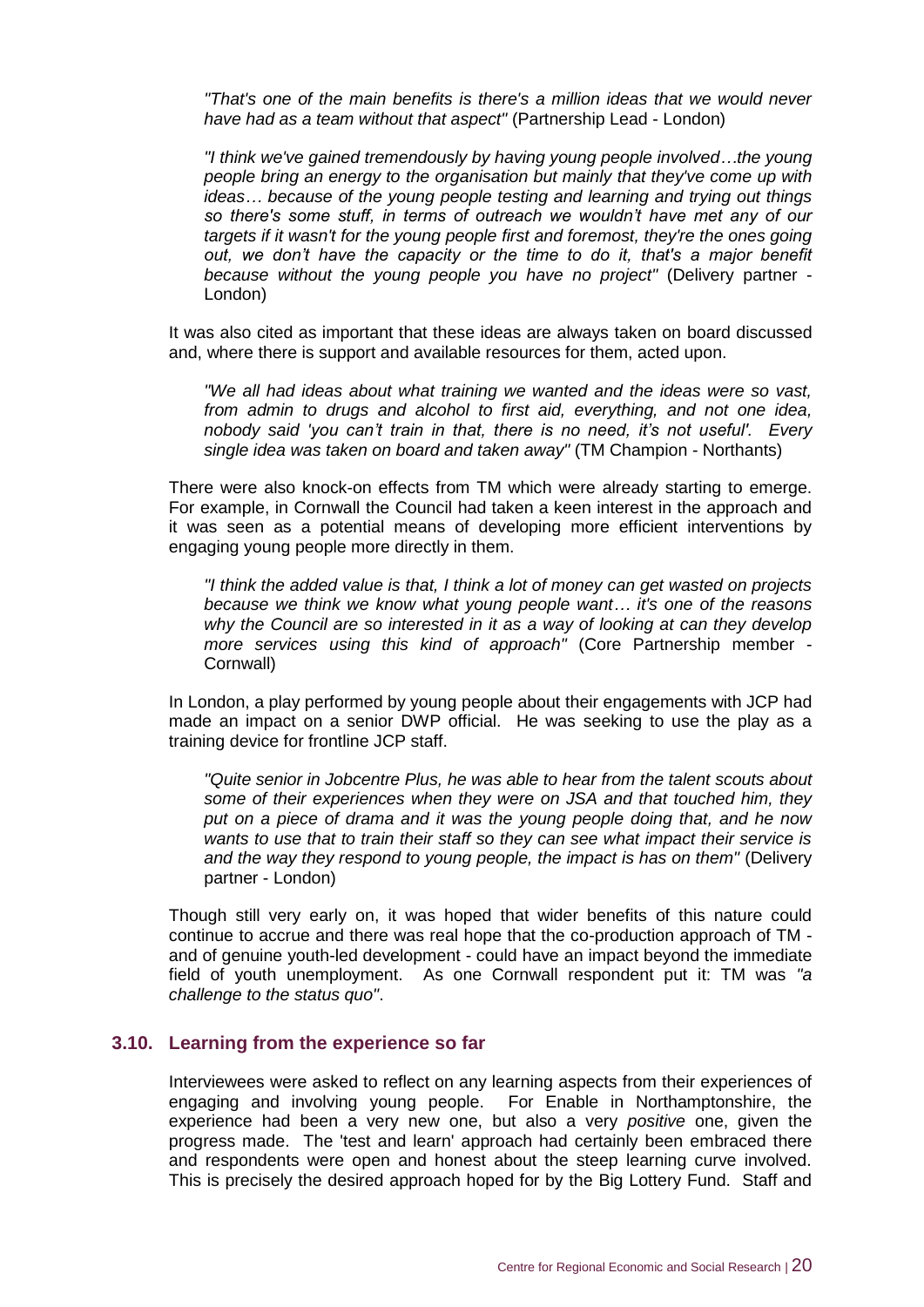partners were very much supportive and passionate about the co-production approach on the whole.

*"So it's been a very steep learning curve for us, I think we found it I guess quite a positive experience. It's allowed us to develop Talent Match in a very different way and to have our users at the heart of how something develops, has given it a really strong identity for us and something that the project team is now incredibly passionate about"* (Partnership Lead - Northants)

Northamptonshire had come a very long way since first becoming involved with TM and the challenge posed by this new way of working was not under-estimated. Having already benefited from the space allowed to innovate and change tack (e.g. the contracting out of the support for TM Champions), the TM Programme was expected to be an ongoing learning experience.

*"It is an ongoing piece of learning for us…that equally has challenges when you've got members of staff that have spent 10 years working with very structured, rigid and specific funders and then going to something that's a bit more fluid and able to be influenced, and it's had a lot of challenges"*  (Partnership Lead - Northants)

One key aspect of learning for Northamptonshire was achieving the appropriate level of involvement for young people. Having recognised they needed to do more in this area, they "went too far the opposite way" and started consulting young people about everything. In hindsight, this was seen as **over-consultation**. It worked poorly because the young people could not understand why they were being asked about things that did not really interest or concern them.

*"[Young people should be involved in] 80% of the decision-making. The other 20%, the set-up of the companies and stuff, that is quite boring for us…But the rest of it is all about the young people"* (TM Champion - Northants)

Over-consultation made their involvement seem very tokenistic: they were not being consulted because consulting with them was useful and their input important, they were being consulted for the sake of it. It was quite burdensome, time-wise, for the young people.

*"I think we made the mistake of asking for so much consultation that they felt rather than them saying they're asking too much, they felt I can't answer it so I shouldn't be doing this and stepped away. So that was a big lesson learnt for us"* (Partnership Lead - Northants)

Such openness and a willingness to change course was very much in keeping with the TM ethos and is a clear positive moving forward.

Another learning point, common across partnerships, was the difficulties in **communicating the co-production approach** to organisations and how that cascades down internally. This had emerged as a key challenge for partnerships and especially lead partners in continuing to support adaptation and change in accommodating genuine co-production.

*"The delivery partners who are on the core partnership at senior manager level will get it, but it's whether it filters down and they apply it in the same way…I see some of our job as supporting those organisations to make the change that's needed to be youth led more widely than Talent Match and that's a big job"*  (Partnership Lead - London)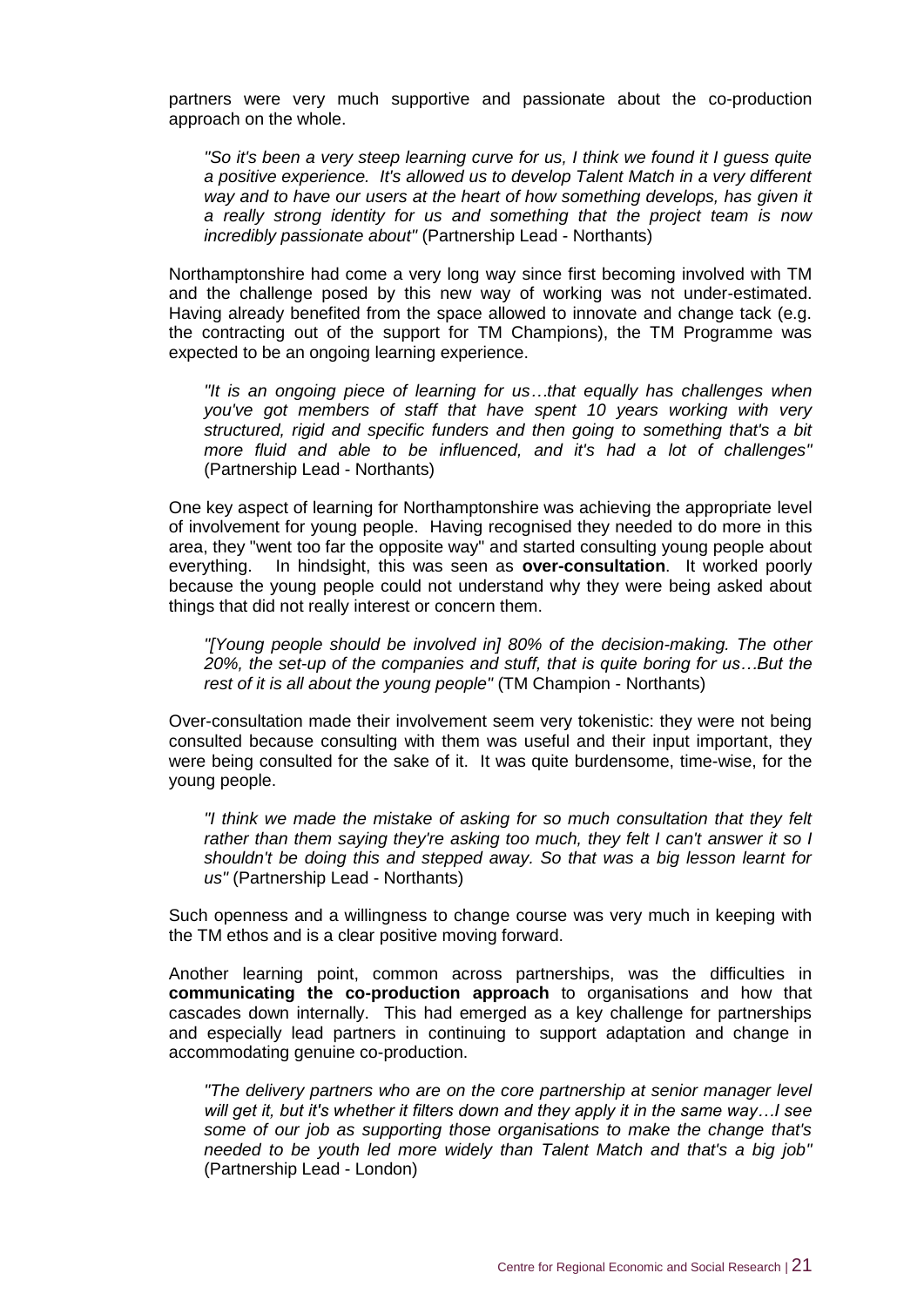For respondents engaged in outreach and delivery, lessons had been learned early on about the need for timely responses to beneficiaries. **Keeping in contact** was a challenge in itself given the frequency with which some people changed contact details. Consequently, at TM London, a procedure to ensure that people newly recruited to TM were contacted within two days was put in place.

*"I think the issue we are finding with the job centre is once they leave if they put down a number wrong or their hand writing's not legible then you've almost lost contact…So what we've learnt from that is once we get the information within two days we must give them a follow up phone call so it's still fresh in their mind"*  (Delivery partner - London)

Many respondents spoke about the **varying support needs of young people involved** in TM. A particular area for learning in this regard was how to ensure there are varied engagement opportunities for young people, in terms of the level and nature of any involvement. That is: some people would be more work ready and confident; others would need much more support to get to that level. In this sense, the diversity of young people should be reflected in the development of different methods for involvement.

*"They're really varied and one of the main things we've learnt and that we're looking to change next year is there's a whole spectrum and we want to get better at assessing how a young person can best get involved and creating opportunities that fit better with that rather than having the same expectations and opportunities for all young people"* (Partnership Lead - London)

#### <span id="page-26-0"></span>**3.11. Looking ahead**

All three partnerships had ideas about how they would like their projects to develop. Invariably the desire for ever greater responsibility and independence for young people in the ongoing delivery, management and agenda-setting of TM was seen as a hallmark of progress.

*"In a year's time, I hope that we will be able to demonstrate the positive benefits of having young people involved"* (TM Champion - Northants)

*"I would love for it to get to the point where we can just chat as peers and colleagues and bounce ideas around…so neither of us has that power in the conversation, I'd like to be able to bounce ideas around and for it to feel more of a partnership. But I think that's a longer term thing and will need to be us working really closely with the youth team and the challenge groups"*  (Partnership Lead - Northants)

*"I think because we'll always be able to do better. I'll be happy about young people's engagement when young people are not only at the steering group but they are running the steering group, setting the agenda"* (Partnership Lead - Cornwall)

In London, where the experience and resources of the partnership in relation to youth involvement were far greater, the key point was said to be when the role of the youth involvement officer was no longer needed, "when youth involvement has become fully embedded within the programme".

Though all three partnerships recognised there was some distance to travel before these desires could be realised, there was a real sense of confidence and positivity that this could be achieved. The openness, flexibility and willingness to adapt and